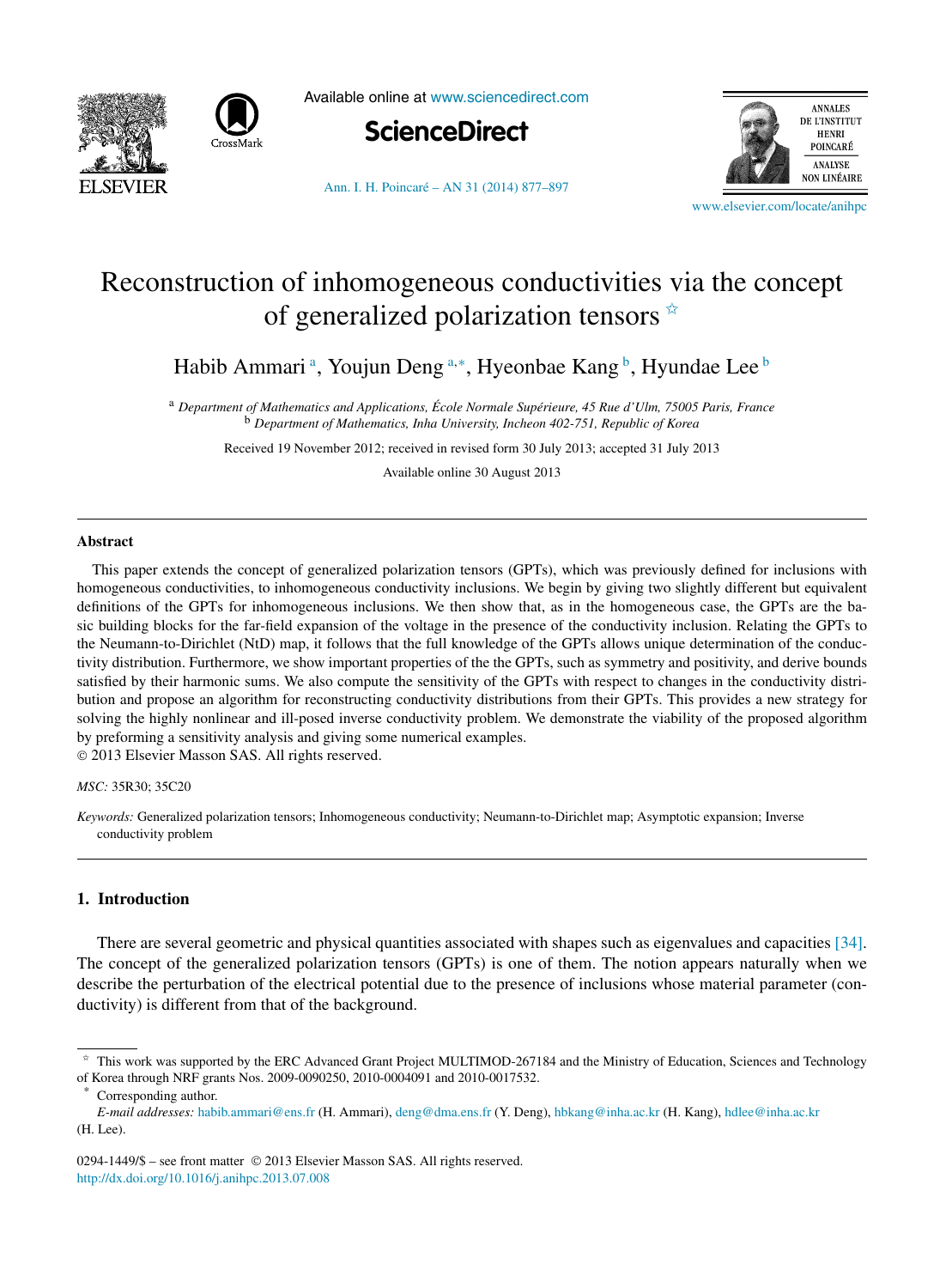To mathematically introduce the concept of GPTs, we consider the conductivity problem in  $\mathbb{R}^d$ ,  $d = 2, 3$ :

$$
\begin{cases} \nabla \cdot (\chi(\mathbb{R}^d \setminus \overline{\Omega}) + k\chi(\Omega)) \nabla u = 0 & \text{in } \mathbb{R}^d, \\ u(x) - h(x) = O(|x|^{1-d}) & \text{as } |x| \to \infty. \end{cases}
$$
\n(1.1)

Here, *Ω* is the inclusion embedded in  $\mathbb{R}^d$  with a Lipschitz boundary, *χ*(*Ω*) (resp. *χ*( $\mathbb{R}^d \setminus \overline{Q}$ )) is the characteristic function of  $\Omega$  (resp.  $\mathbb{R}^d \setminus \overline{\Omega}$ ), the positive constant *k* is the conductivity of the inclusion which is supposed to be different from the background conductivity 1, *h* is a harmonic function in  $\mathbb{R}^d$  representing the background electrical potential, and the solution *u* to the problem represents the perturbed electrical potential. The perturbation  $u - h$  due to the presence of the conductivity inclusion  $\Omega$  admits the following asymptotic expansion as  $|x| \to \infty$ :

$$
u(x) - h(x) = \sum_{|\alpha|, |\beta| \ge 1} \frac{(-1)^{|\beta|}}{\alpha! \beta!} \partial^{\alpha} h(0) M_{\alpha\beta}(k, \Omega) \partial^{\beta} \Gamma(x), \qquad (1.2)
$$

where *Γ* is the fundamental solution of the Laplacian (see, for example, [\[7,9\]\)](#page-19-0). The building blocks  $M_{\alpha\beta}(k, \Omega)$  for the asymptotic expansion (1.2) are called the GPTs. Note that the GPTs  $M_{\alpha\beta}(k, \Omega)$  can be reconstructed from the far-field measurements of *u* by a least-squares method. A stability analysis of the reconstruction is provided in [\[1\].](#page-19-0) On the other hand, it is shown in  $\lceil 2 \rceil$  that in the full-view case, the reconstruction problem of GPTs from boundary data has the remarkable property that low order GPTs are not affected by the error caused by the instability of higher-orders in the presence of measurement noise.

The GPTs carry geometric information about the inclusion. For example, the inverse GPT problem holds to be true, namely, the whole set of GPTs,  $\{M_{\alpha\beta}(k, \Omega): |\alpha|, |\beta| \geq 1\}$ , determines *k* and  $\Omega$  uniquely [\[6\].](#page-19-0) The leading order GPT (called the polarization tensor (PT)),  $\{M_{\alpha\beta}(k, \Omega): |\alpha|, |\beta| = 1\}$ , provides the equivalent ellipse (ellipsoid) which represents overall property of the inclusion [\[11,20\].](#page-19-0) Moreover, there are important analytical and numerical studies which show that finer details of the shape can be recovered using higher-order GPTs [\[14,4\].](#page-19-0) The GPTs even carry topology information of the inclusion [\[4\].](#page-19-0) It is also worth mentioning that an efficient algorithm for computing the GPTs is presented in [\[21\].](#page-19-0)

The notion of GPTs appears in various contexts such as asymptotic models of dilute composites (*cf*. [\[30,32,13\]\)](#page-20-0), low-frequency asymptotics of waves [\[24\],](#page-19-0) potential theory related to certain questions arising in hydrodynamics  $[34]$ , biomedical imaging of small inclusions (see  $[10]$  and the references therein), reconstructing small inclusions [\[27,11,20\],](#page-19-0) and shape description [\[4\].](#page-19-0) Recently the concept of GPTs finds another promising application to cloaking and electromagnetic and acoustic invisibility. It is shown that the near-cloaking effect of [\[29\]](#page-20-0) can be dramatically improved by using multi-layered structures whose GPTs vanish up to a certain order [\[12\].](#page-19-0)

As far as we know, the GPTs have been introduced only for inclusions with homogeneous conductivities or layers with constant conductivities. It is the purpose of this paper to extend the notion of GPTs to inclusions with inhomogeneous conductivities and use this new concept for solving the inverse conductivity problem. We first introduce the GPTs for inhomogeneous inclusions and show that exactly the same kind of far-field asymptotic formula as (1.2) holds. We also prove important properties of the GPTs such as unique determination of Neumann-to-Dirichlet map, symmetry, and positivity. We then provide a sensitivity analysis of the GPTs with respect to changes in the conductivity distribution. We finally propose a minimization algorithm for reconstructing an inhomogeneous conductivity distribution from its high-order GPTs. We carry out a resolution and stability analysis for this reconstruction problem in the linearized case and present numerical examples to show its viability.

The paper is organized as follows. In Section [2](#page-2-0) we introduce the GPTs for inhomogeneous conductivity inclusions and prove that they are the building blocks of the far-field expansion of the potential. Section [3](#page-5-0) is devoted to the derivation of integral representations of the GPTs. We also establish a relation between the GPTs and the NtD map. In Section [4](#page-9-0) we prove important properties of symmetry and positivity of the GPTs and obtain bounds satisfied by their harmonic sums. In Section [5](#page-12-0) we perform a sensitivity analysis of the GPTs with respect to the conductivity distribution. We also show that in the linearized case, high-order GPTs capture high-frequency oscillations of the conductivity. In Section [6,](#page-15-0) we present an algorithm for reconstructing inhomogeneous conductivity distributions from their high-order GPTs. The algorithm is based on minimizing the discrepancy between the computed and measured GPTs.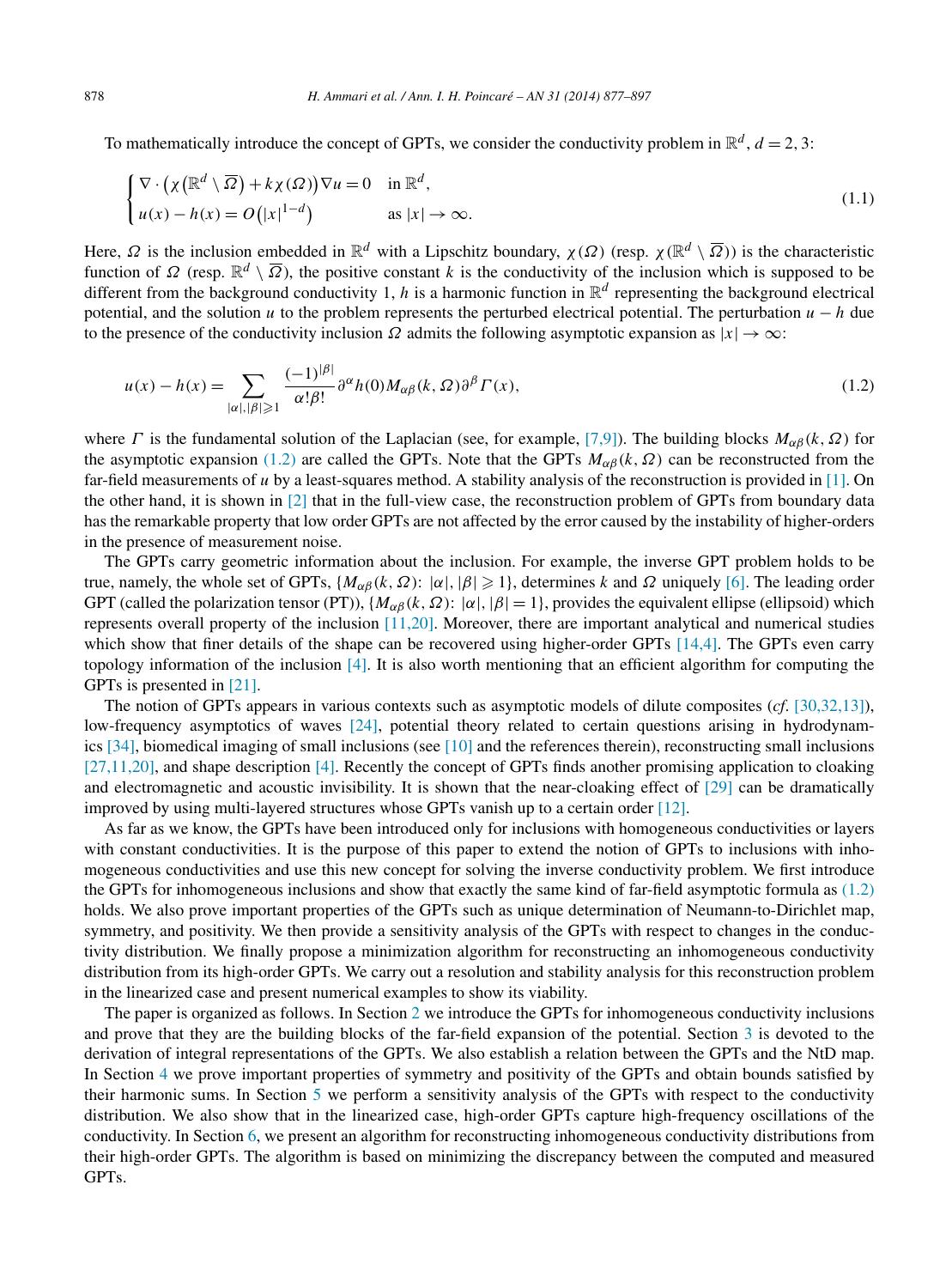### <span id="page-2-0"></span>**2. Contracted GPTs and asymptotic expansions**

$$
\lambda_1 \leqslant \sigma \leqslant \lambda_2 \tag{2.1}
$$

for positive constants  $\lambda_1$  and  $\lambda_2$ . For a given harmonic function *h* in  $\mathbb{R}^d$ , we consider the following conductivity problem:

$$
\begin{cases} \nabla \cdot \sigma \nabla u = 0 & \text{in } \mathbb{R}^d, \\ u(x) - h(x) = O(|x|^{1-d}) & \text{as } |x| \to \infty. \end{cases}
$$
 (2.2)

In this section we derive a full far-field expansion of  $(u - h)(x)$  as  $|x| \to \infty$ . In the course of doing so, the notion of (contracted) generalized polarization tensors (GPT) appears naturally.

Let *B* be a bounded domain in  $\mathbb{R}^d$  with a  $\mathcal{C}^{1,\eta}$ -boundary  $\partial B$  for some  $0 < \eta < 1$ . We assume that *B* is such that

$$
\text{supp}(\sigma - 1) \subset B. \tag{2.3}
$$

Suppose that *B* contains the origin. Let  $H^s(\partial B)$ , for  $s \in \mathbb{R}$ , be the usual  $L^2$ -Sobolev space and let  $H_0^s(\partial B) :=$  $\{\phi \in H^s(\partial B) \mid \int_{\partial B} \phi = 0\}.$  For  $s = 0$ , we use the notation  $L_0^2(\partial B)$ .

The Neumann-to-Dirichlet (NtD) map  $\Lambda_{\sigma}: H_0^{-1/2}(\partial B) \to H_0^{1/2}(\partial B)$  is defined to be

$$
\Lambda_{\sigma}[g] := u|_{\partial B},\tag{2.4}
$$

where  $u$  is the solution to

$$
\begin{cases}\n\nabla \cdot \sigma \nabla u = 0 & \text{in } B, \\
\sigma \frac{\partial u}{\partial \nu} = g & \text{on } \partial B,\n\end{cases}\n\begin{pmatrix}\n\int u = 0 \\
\frac{\partial u}{\partial B}\n\end{pmatrix}
$$
\n(2.5)

for  $g \in H_0^{-1/2}(\partial B)$ . The operator  $\Lambda_1$  is the NtD map when  $\sigma \equiv 1$ . Note that (2.2) is equivalent to

$$
\begin{cases}\n\nabla \cdot \sigma \nabla u = 0 & \text{in } B, \\
\Delta u = 0 & \text{in } \mathbb{R}^d \setminus \overline{B}, \\
\frac{\partial u}{\partial \nu}\Big|_{+} = \sigma \frac{\partial u}{\partial \nu}\Big|_{-} & \text{on } \partial B, \\
u|_{+} = u|_{-} & \text{on } \partial B, \\
u(x) - h(x) = O(|x|^{1-d}) & \text{as } |x| \to \infty.\n\end{cases}
$$
\n(2.6)

Here and throughout this paper, the subscripts  $\pm$  indicate the limits from outside and inside *B*, respectively. Let  $\Gamma(x)$  be the fundamental solution to the Laplacian:

$$
\Gamma(x) = \begin{cases} \frac{1}{2\pi} \ln|x|, & d = 2, \\ -\frac{1}{4\pi}|x|^{-1}, & d = 3. \end{cases}
$$
\n(2.7)

If *u* is the solution to (2.2), then by Green's formula we have for  $x \in \mathbb{R}^d \setminus \overline{B}$ 

$$
(u-h)(x) = \int_{\partial B} \Gamma(x-y) \frac{\partial (u-h)}{\partial v} \Big|_{+}(y) ds_y - \int_{\partial B} \frac{\partial \Gamma(x-y)}{\partial v_y} (u-h) \Big|_{+}(y) ds_y
$$
  
= 
$$
\int_{\partial B} \Gamma(x-y) \frac{\partial u}{\partial v} \Big|_{+}(y) ds_y - \int_{\partial B} \frac{\partial \Gamma(x-y)}{\partial v_y} u \Big|_{+}(y) ds_y,
$$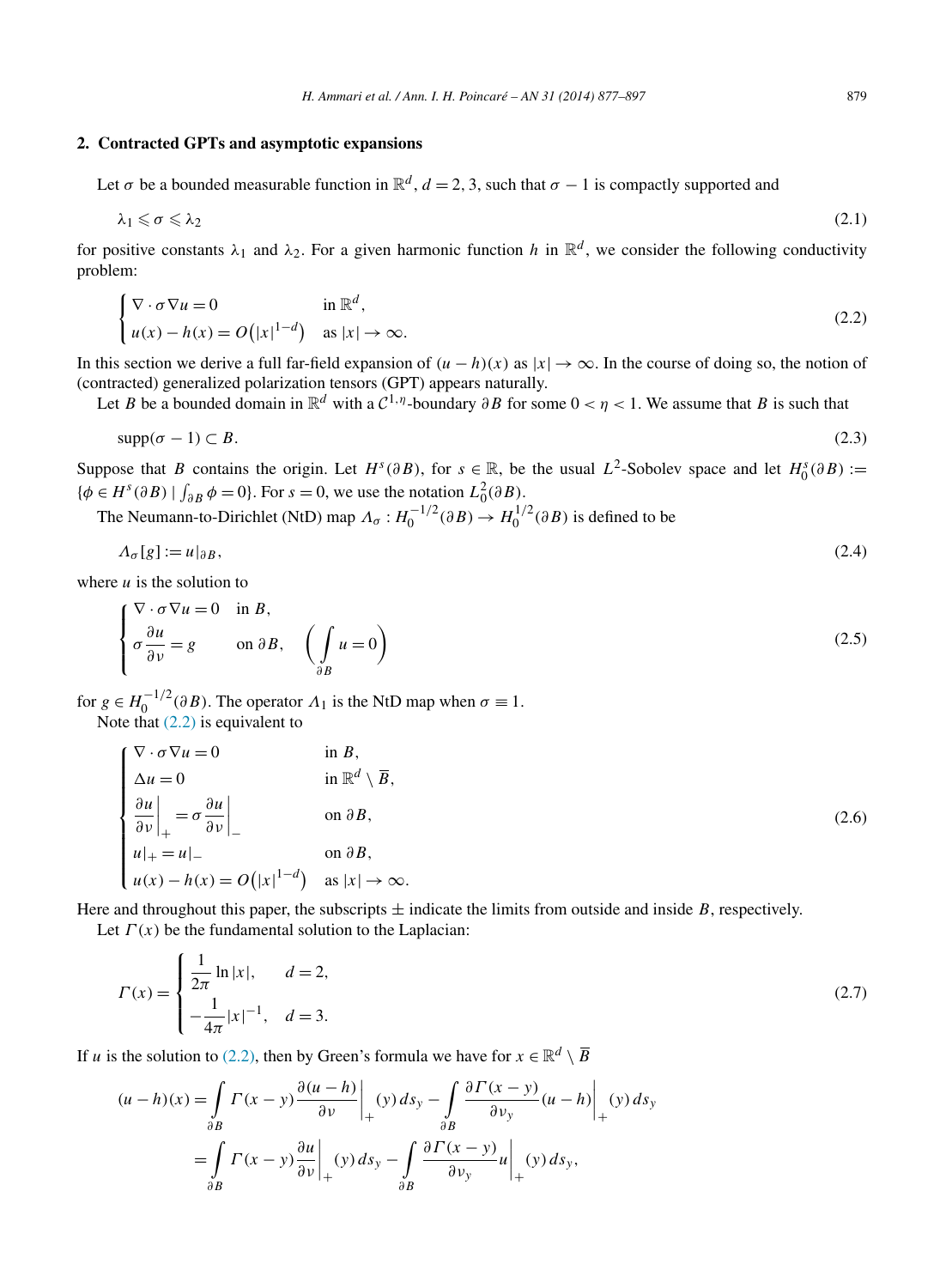<span id="page-3-0"></span>where the second equality holds since *h* is harmonic. Let  $g = \sigma \frac{\partial u}{\partial v}|_{\sigma}$ . Then we have  $u|_{\partial B} = \Lambda_{\sigma}[g]$  on  $\partial B$ . Thus we get from the transmission conditions in  $(2.6)$  that

$$
(u-h)(x) = \int_{\partial B} \Gamma(x-y)g(y) \, ds_y - \int_{\partial B} \frac{\partial \Gamma(x-y)}{\partial v_y} \Lambda_{\sigma}[g](y) \, ds_y. \tag{2.8}
$$

For  $x \in \mathbb{R}^d \setminus \overline{B}$ , we have

$$
\Lambda_1\bigg(\frac{\partial \Gamma(x-\cdot)}{\partial v_y}\bigg) = \Gamma(x-\cdot) - \frac{1}{|\partial B|} \int\limits_{\partial B} \Gamma(x-y) \, ds_y \quad \text{on } \partial B,
$$

and hence

$$
\int_{\partial B} \frac{\partial \Gamma(x - y)}{\partial v_y} \Lambda_{\sigma}[g](y) \, ds_y = \int_{\partial B} \Gamma(x - y) \Lambda_1^{-1} \Lambda_{\sigma}[g](y) \, ds_y. \tag{2.9}
$$

Thus we get from  $(2.8)$  and  $(2.9)$  that

$$
(u-h)(x) = \int_{\partial B} \Gamma(x-y) \Lambda_1^{-1} (\Lambda_1 - \Lambda_\sigma) [g](y) \, ds_y, \quad x \in \mathbb{R}^d \setminus \overline{B}.
$$
\n
$$
(2.10)
$$

Here we have used the fact that  $\Lambda_1: H_0^{-1/2}(\partial B) \to H_0^{1/2}(\partial B)$  is invertible and self-adjoint:

$$
\left\langle \Lambda_1[g], f \right\rangle_{H^{1/2}, H^{-1/2}} = \left\langle g, \Lambda_1[f] \right\rangle_{H^{1/2}, H^{-1/2}}, \quad \forall f, g \in H_0^{-1/2}(\partial B),
$$

with  $\langle , \rangle_{H^{1/2}, H^{-1/2}}$  being the duality pair between  $H^{-1/2}(\partial B)$  and  $H^{1/2}(\partial B)$ .

Suppose that  $d = 2$ . For each positive integer *n*, let  $u_n^c$  and  $u_n^s$  be the solutions to [\(2.2\)](#page-2-0) when  $h(x) = r^n \cos n\theta$  and  $h(x) = r^n \sin n\theta$ , respectively. Let

$$
g_n^c := \sigma \frac{\partial u_n^c}{\partial v} \bigg|_{-} \quad \text{and} \quad g_n^s := \sigma \frac{\partial u_n^s}{\partial v} \bigg|_{-} \quad \text{on } \partial B. \tag{2.11}
$$

Since [\(2.2\)](#page-2-0) is linear, it follows that if the harmonic function *h* admits the expansion

$$
h(x) = h(0) + \sum_{n=1}^{\infty} r^n \left( a_n^c \cos n\theta + a_n^s \sin n\theta \right)
$$
\n(2.12)

with  $x = (r \cos \theta, r \sin \theta)$ , then we have

$$
g := \sigma \frac{\partial u}{\partial v} \bigg|_{-} = \sum_{n=1}^{\infty} \big( a_n^c g_n^c + a_n^s g_n^s \big),
$$

and hence

$$
(u-h)(x) = \sum_{n=1}^{\infty} \int_{\partial B} \Gamma(x-y) \left( a_n^c A_1^{-1} (A_1 - A_\sigma) \left[ g_n^c \right] (y) + a_n^s A_1^{-1} (A_1 - A_\sigma) \left[ g_n^s \right] (y) \right) ds_y.
$$
 (2.13)

Note that  $\Gamma(x - y)$  admits the expansion

$$
\Gamma(x - y) = \sum_{n=1}^{\infty} \frac{-1}{2\pi n} \left[ \frac{\cos n\theta_x}{r_x^n} r_y^n \cos n\theta_y + \frac{\sin n\theta_x}{r_x^n} r_y^n \sin n\theta_y \right] + C,\tag{2.14}
$$

where C is a constant,  $x = r_x(\cos \theta_x, \sin \theta_x)$  and  $y = r_y(\cos \theta_y, \sin \theta_y)$ . Expansion (2.14) is valid if  $|x| \to \infty$  and *y* ∈  $\partial B$ . The contracted generalized polarization tensors are defined as follows (see [\[12\]\)](#page-19-0):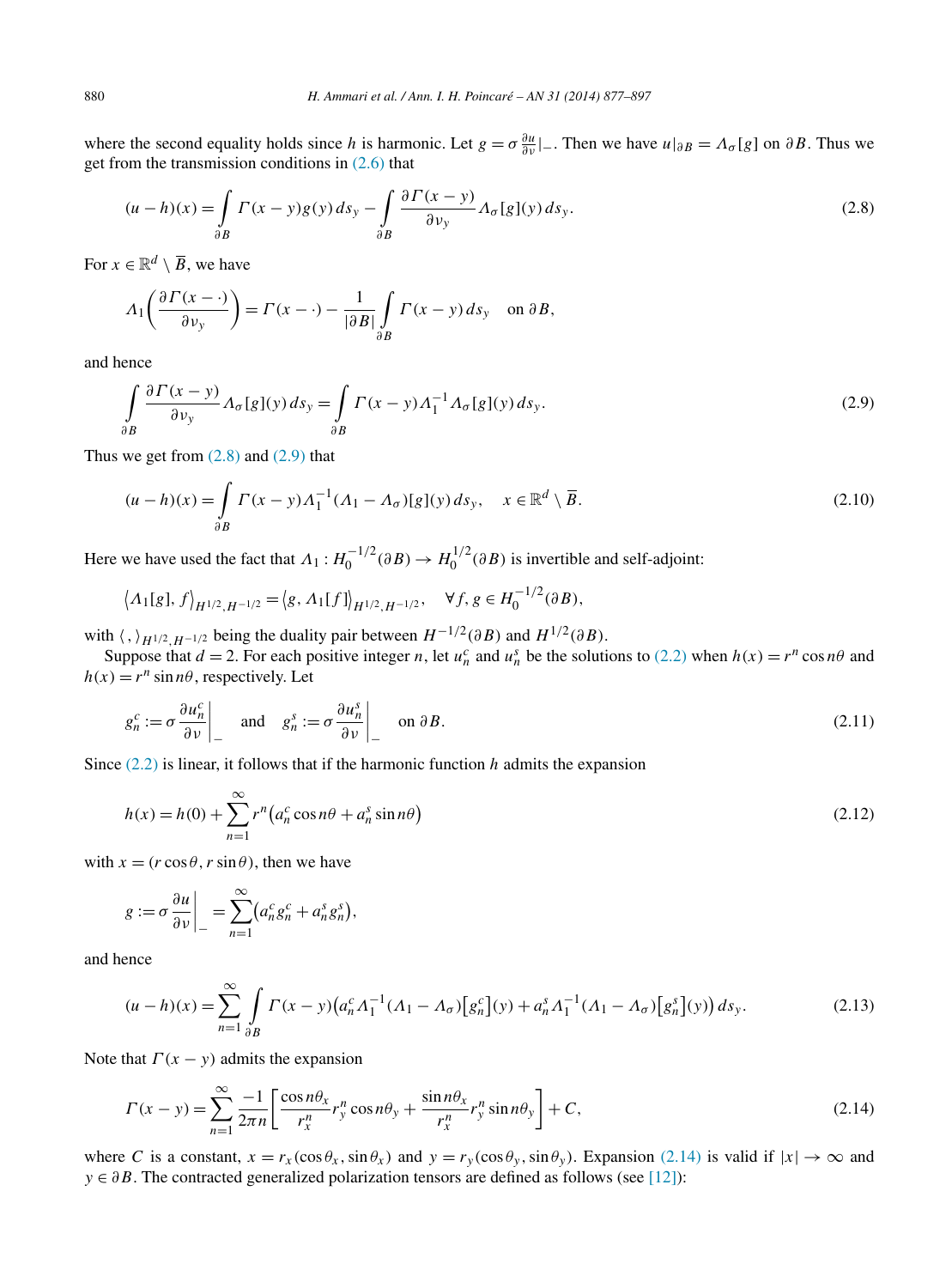<span id="page-4-0"></span>
$$
M_{mn}^{cc} = M_{mn}^{cc}[\sigma] := \int_{\partial B} r_y^m \cos m\theta_y \Lambda_1^{-1} (\Lambda_1 - \Lambda_\sigma) \left[ g_n^c \right](y) \, ds_y,\tag{2.15}
$$

$$
M_{mn}^{cs} = M_{mn}^{cs}[\sigma] := \int_{\partial B} r_y^m \cos m\theta_y \Lambda_1^{-1} (\Lambda_1 - \Lambda_\sigma) [g_n^s](y) ds_y,
$$
 (2.16)

$$
M_{mn}^{sc} = M_{mn}^{sc}[\sigma] := \int\limits_{\partial B} r_y^m \sin m\theta_y \Lambda_1^{-1} (\Lambda_1 - \Lambda_\sigma) [g_n^c](y) \, ds_y,\tag{2.17}
$$

$$
M_{mn}^{ss} = M_{mn}^{ss}[\sigma] := \int_{\partial B} r_y^m \sin m\theta_y \Lambda_1^{-1} (\Lambda_1 - \Lambda_\sigma) [g_n^s](y) \, ds_y. \tag{2.18}
$$

From  $(2.13)$  and  $(2.14)$ , we get the following theorem.

**Theorem 2.1.** Let *u* be the solution to [\(2.2\)](#page-2-0) with  $d = 2$ . If h admits the expansion [\(2.12\)](#page-3-0), then we have

$$
(u-h)(x) = -\sum_{m=1}^{\infty} \frac{\cos m\theta}{2\pi m r^m} \sum_{n=1}^{\infty} \left( M_{mn}^{cc} a_n^c + M_{mn}^{cs} a_n^s \right) - \sum_{m=1}^{\infty} \frac{\sin m\theta}{2\pi m r^m} \sum_{n=1}^{\infty} \left( M_{mn}^{sc} a_n^c + M_{mn}^{ss} a_n^s \right),\tag{2.19}
$$

*which holds uniformly as*  $|x| \to \infty$ *.* 

In three dimensions, we can decompose harmonic functions as follows:

$$
h(x) = h(0) + \sum_{n=1}^{\infty} \sum_{m=-n}^{n} a_{mn} r^n Y_n^m(\theta, \varphi),
$$
\n(2.20)

where  $(r, \theta, \varphi)$  is the spherical coordinate of *x* and  $Y_n^m$  is the spherical harmonic function of degree *n* and of order *m*. Let

$$
g_{mn} = \sigma \frac{\partial u_{mn}}{\partial v} \bigg|_{v} \quad \text{on } \partial B,
$$
\n(2.21)

where  $u_{mn}$  is the solution to [\(2.2\)](#page-2-0) when  $h(x) = r^n Y_n^m(\theta, \varphi)$ . It is well-known (see, for example, [\[36\]\)](#page-20-0) that

$$
\Gamma(x - y) = -\sum_{\ell=0}^{\infty} \sum_{k=-\ell}^{\ell} \frac{1}{2\ell+1} Y_{\ell}^{k}(\theta, \varphi) \overline{Y_{\ell}^{k}(\theta', \varphi')} \frac{r'^{n}}{r^{n+1}},
$$
\n(2.22)

where  $(r, \theta, \varphi)$  and  $(r', \theta', \varphi')$  are the spherical coordinates of x and y, respectively. Analogously to Theorem 2.1, the following result holds.

**Theorem 2.2.** Let *u* be the solution to  $(2.2)$  with  $d = 3$ . If h admits the expansion  $(2.20)$ *, then we have* 

$$
(u-h)(x) = -\sum_{\ell=1}^{\infty} \sum_{k=-\ell}^{\ell} \sum_{n=1}^{\infty} \sum_{m=-n}^{n} \frac{a_{mn} M_{mnk\ell}}{(2\ell+1)r^{n+1}} Y_{\ell}^{k}(\theta, \varphi) \quad \text{as } |x| \to \infty,
$$
\n(2.23)

*where the GPT*  $M_{mnk\ell} = M_{mnk\ell}[\sigma]$  *is defined by* 

$$
M_{mnk\ell} := \int_{\partial B} Y_{\ell}^{k} (\theta', \varphi') r'^{n} \Lambda_1^{-1} (\Lambda_1 - \Lambda_{\sigma}) [g_{mn}] (r', \theta', \varphi') d\sigma.
$$
 (2.24)

We emphasize that the definitions of contracted GPTs do not depend on the choice of *B* as long as [\(2.3\)](#page-2-0) is satisfied. This can be seen easily from (2.19) and (2.23) (see also Section [4\)](#page-9-0).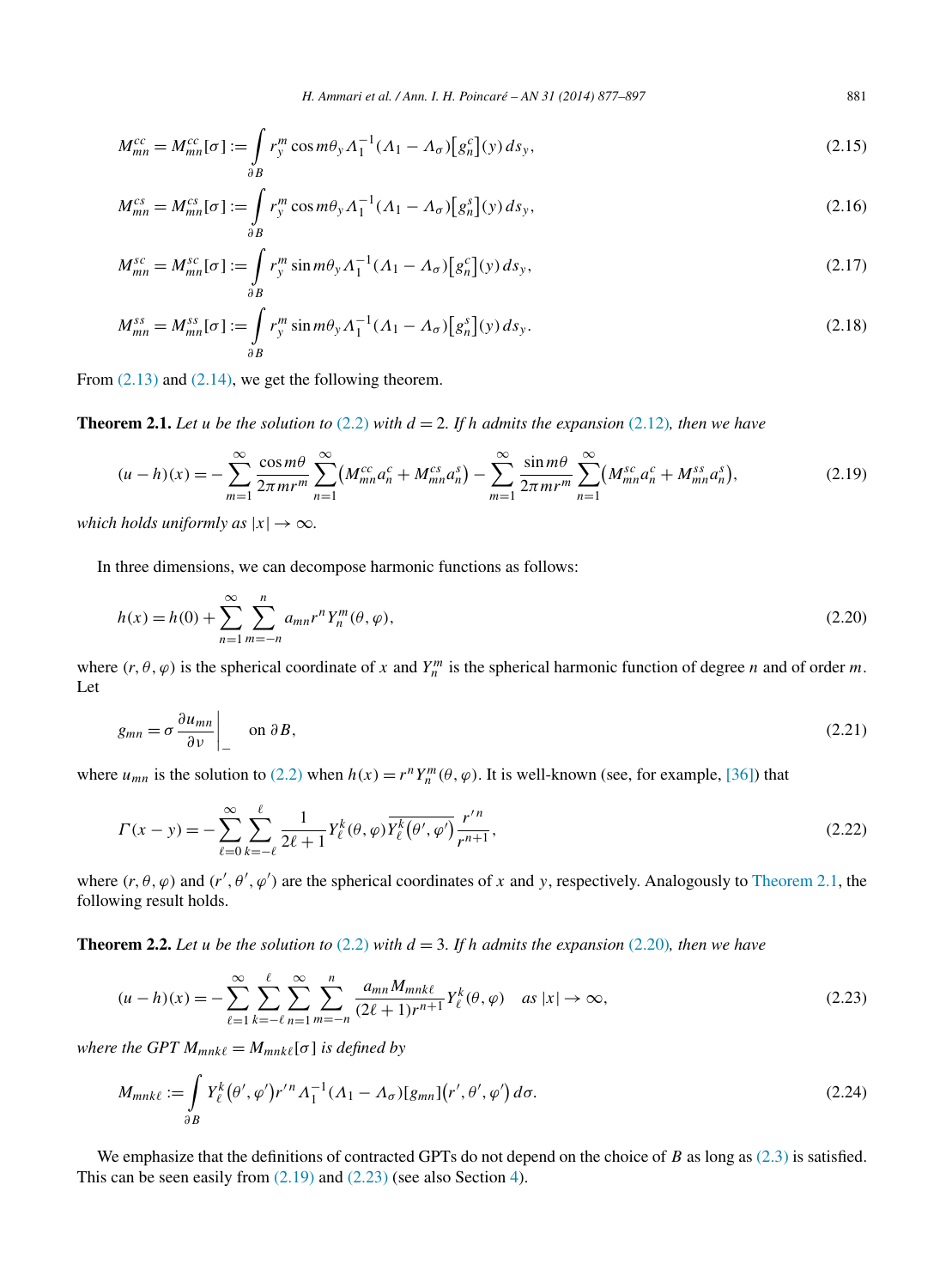## <span id="page-5-0"></span>**3. Integral representation of GPTs**

In this section, we provide another definition of GPTs which is based on integral equation formulations as in [\[28,9\].](#page-20-0) Proper linear combinations of GPTs defined in this section coincide with the contracted GPTs defined in the previous section.

Let  $N_{\sigma}(x, y)$  be the Neumann function of problem [\(2.5\),](#page-2-0) that is, for each fixed  $z \in B$ ,  $N_{\sigma}(x, y)$  is the solution to

$$
\begin{cases} \nabla \cdot \sigma \nabla N(\cdot, z) = -\delta_z(\cdot) & \text{in } B, \\ \sigma \nabla N(\cdot, z) \cdot \nu|_{\partial B} = \frac{1}{|\partial B|}, \qquad \int_{\partial B} N(x, z) d\sigma(x) = 0. \end{cases}
$$
\n(3.1)

Then the function *u* defined by

$$
u(x) = \mathcal{N}_{B,\sigma}[g](x) := \int_{\partial B} N_{\sigma}(x, y)g(y) \, ds_y, \quad x \in B \tag{3.2}
$$

is the solution to  $(2.5)$ , and hence

$$
\Lambda_{\sigma}[g](x) = \mathcal{N}_{B,\sigma}[g](x), \quad x \in \partial B. \tag{3.3}
$$

Let  $S_B$  be the single layer potential on  $\partial B$ , namely,

$$
\mathcal{S}_B[\phi](x) = \int_{\partial B} \Gamma(x - y)\phi(y) \, ds_y, \quad x \in \mathbb{R}^d. \tag{3.4}
$$

Let the boundary integral operator  $K_B$  (sometimes called the Poincaré–Neumann operator) be defined by

$$
\mathcal{K}_B[\phi](x) = \int_{\partial B} \frac{\partial \varGamma}{\partial v_y}(x - y) \phi(y) \, ds_y.
$$

It is well-known that the single layer potential  $S_B$  satisfies the trace formula

$$
\frac{\partial}{\partial \nu} S_B[\phi] \Big|_{\pm} = \left( \pm \frac{1}{2} I + \mathcal{K}_B^* \right) [\phi] \quad \text{on } \partial B,
$$
\n(3.5)

where  $\mathcal{K}_{B}^{*}$  is the  $L^{2}$ -adjoint of  $\mathcal{K}_{B}$ . We recall that  $\lambda I - \mathcal{K}_{B}^{*}$  is invertible on  $L_{0}^{2}(\partial B)$  if  $|\lambda| \geq 1/2$  (see, for example,  $[26,39,9]$ ).

Identity  $(2.10)$  suggests that the solution *u* to  $(2.2)$  may be represented as

$$
u(x) = \begin{cases} h(x) + S_B[\phi](x), & x \in \mathbb{R}^d \setminus B, \\ \mathcal{N}_{B,\sigma}[\psi](x) + C, & x \in B \end{cases}
$$
 (3.6)

for some densities  $\phi$  and  $\psi$  on  $\partial B$ , where the constant *C* is given by

$$
C = \frac{1}{|\partial B|} \int_{\partial B} \left( h + S_B[\phi] \right) ds. \tag{3.7}
$$

In view of the transmission conditions along  $\partial B$  in [\(2.2\),](#page-2-0) (3.3) and (3.5), the pair of densities  $(\phi, \psi)$  should satisfy

$$
\begin{cases}\n-\mathcal{S}_B[\phi] + \frac{1}{|\partial B|} \int_{\partial B} \mathcal{S}_B[\phi] ds + \Lambda_\sigma[\psi] = h - \frac{1}{|\partial B|} \int_{\partial B} h ds, \\
-\left(\frac{1}{2}I + \mathcal{K}_B^*\right)[\phi] + \psi = \frac{\partial h}{\partial \nu}\n\end{cases}
$$
\n(3.8)

We now prove that the integral equation  $(3.8)$  is uniquely solvable. For that, let

$$
\widetilde{S}_B[\phi] := S_B[\phi] - \frac{1}{|\partial B|} \int_{\partial B} S_B[\phi] ds.
$$
\n(3.9)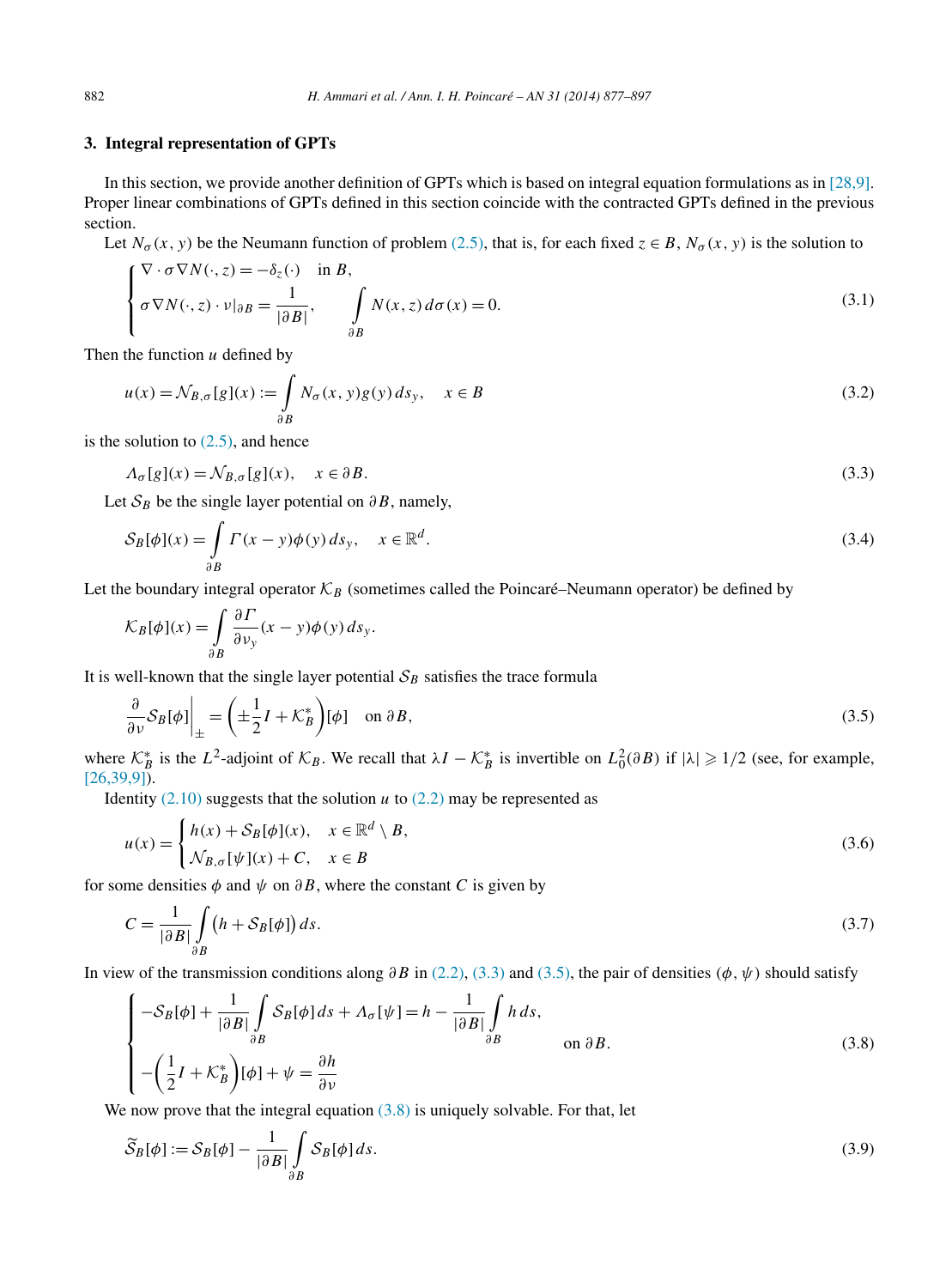<span id="page-6-0"></span>**Lemma 3.1.** *The operator*  $A: H^{-1/2}(\partial B) \times H_0^{-1/2}(\partial B) \to H_0^{1/2}(\partial B) \times H^{-1/2}(\partial B)$  defined by

$$
\mathcal{A} := \begin{bmatrix} -\widetilde{S}_B & \Lambda_\sigma \\ -(\frac{1}{2}I + \mathcal{K}_B^*) & I \end{bmatrix} \tag{3.10}
$$

*is invertible.*

As an immediate consequence of Lemma 3.1 we obtain the following theorem.

**Theorem 3.1.** *The solution u to* [\(2.2\)](#page-2-0) *can be represented in the form* [\(3.6\)](#page-5-0) *where the pair*  $(\phi, \psi) \in H^{-1/2}(\partial B) \times$  $H_0^{-1/2}(\partial B)$  *is the solution to* 

$$
\mathcal{A}\left[\begin{array}{c}\phi\\\psi\end{array}\right]=\left[\begin{array}{c}h-\frac{1}{|\partial B|}\int_{\partial B}h\,ds\\ \frac{\partial h}{\partial \nu}|_{\partial B}\end{array}\right].\tag{3.11}
$$

**Proof of Lemma 3.1.** We first recall the invertibility of  $S_B: H^{-1/2}(\partial B) \to H^{1/2}(\partial B)$  in three dimensions (see, for instance, [\[39\]\)](#page-20-0). In two dimensions this result is not anymore true. However, using Theorem 2.26 of [\[9\],](#page-19-0) one can show that in two dimensions there exists a unique  $\phi_0 \in L^2(\partial B)$  such that

$$
\int_{\partial B} \phi_0 = 1 \quad \text{and} \quad \widetilde{\mathcal{S}}_B[\phi_0] = 0 \quad \text{on } \partial B. \tag{3.12}
$$

Then we have

$$
\mathcal{A}\begin{bmatrix} \phi_0 \\ 0 \end{bmatrix} = \begin{bmatrix} 0 \\ -(\frac{1}{2}I + \mathcal{K}_B^*)[\phi_0] \end{bmatrix},\tag{3.13}
$$

and

$$
\int_{\partial B} \left( \frac{1}{2} I + \mathcal{K}_B^* \right) [\phi_0] d\sigma = \int_{\partial B} \phi_0 \left( \frac{1}{2} I + \mathcal{K}_B \right) [1] d\sigma = \int_{\partial B} \phi_0 d\sigma = 1.
$$
\n(3.14)

Therefore, by replacing  $\phi$  with  $\phi - \phi_0 f_{\partial B} \phi$ , it is enough in both the two- and three-dimensional cases to determine uniquely  $(\phi, \psi) \in H_0^{-1/2}(\partial B) \times H_0^{-1/2}(\partial B)$  satisfying

$$
\mathcal{A}\left[\begin{array}{c}\phi\\\psi\end{array}\right]=\left[\begin{array}{c}f\\g\end{array}\right]
$$
\n(3.15)

for  $(f, g) \in H_0^{1/2}(\partial B) \times H_0^{-1/2}(\partial B)$ . In fact, if  $(f, g) \in H_0^{1/2}(\partial B) \times H^{-1/2}(\partial B)$ , then let  $C = \frac{1}{|\partial B|} \int_{\partial B} g$  and let *(φ, ψ)* be the solution to

$$
\mathcal{A}\left[\begin{array}{c} \phi \\ \psi \end{array}\right] = \left[\begin{array}{c} f \\ g - C(\frac{1}{2}I + \mathcal{K}_B^*)[\phi_0] \end{array}\right].
$$

It then follows from  $(3.13)$  and  $(3.14)$  that

$$
\mathcal{A}\left[\begin{array}{c}\phi - C\phi_0\\\psi\end{array}\right] = \left[\begin{array}{c}f\\g\end{array}\right].
$$

We now show that (3.15) is uniquely solvable for a given  $(f, g) \in H_0^{1/2}(\partial B) \times H_0^{-1/2}(\partial B)$ . We first introduce the functional spaces

$$
H_{\text{loc}}^{1}(\mathbb{R}^{d}) := \left\{ hu \in L^{2}(\mathbb{R}^{d}), \ \nabla(hu) \in L^{2}(\mathbb{R}^{d}), \ \forall h \in C_{0}^{\infty}(\mathbb{R}^{d}) \right\},
$$
  
\n
$$
W_{3}(\mathbb{R}^{3}) := \left\{ w \in H_{\text{loc}}^{1}(\mathbb{R}^{3}) : \ \frac{w}{r} \in L^{2}(\mathbb{R}^{3}), \ \nabla w \in L^{2}(\mathbb{R}^{3}) \right\}
$$
\n(3.16)

and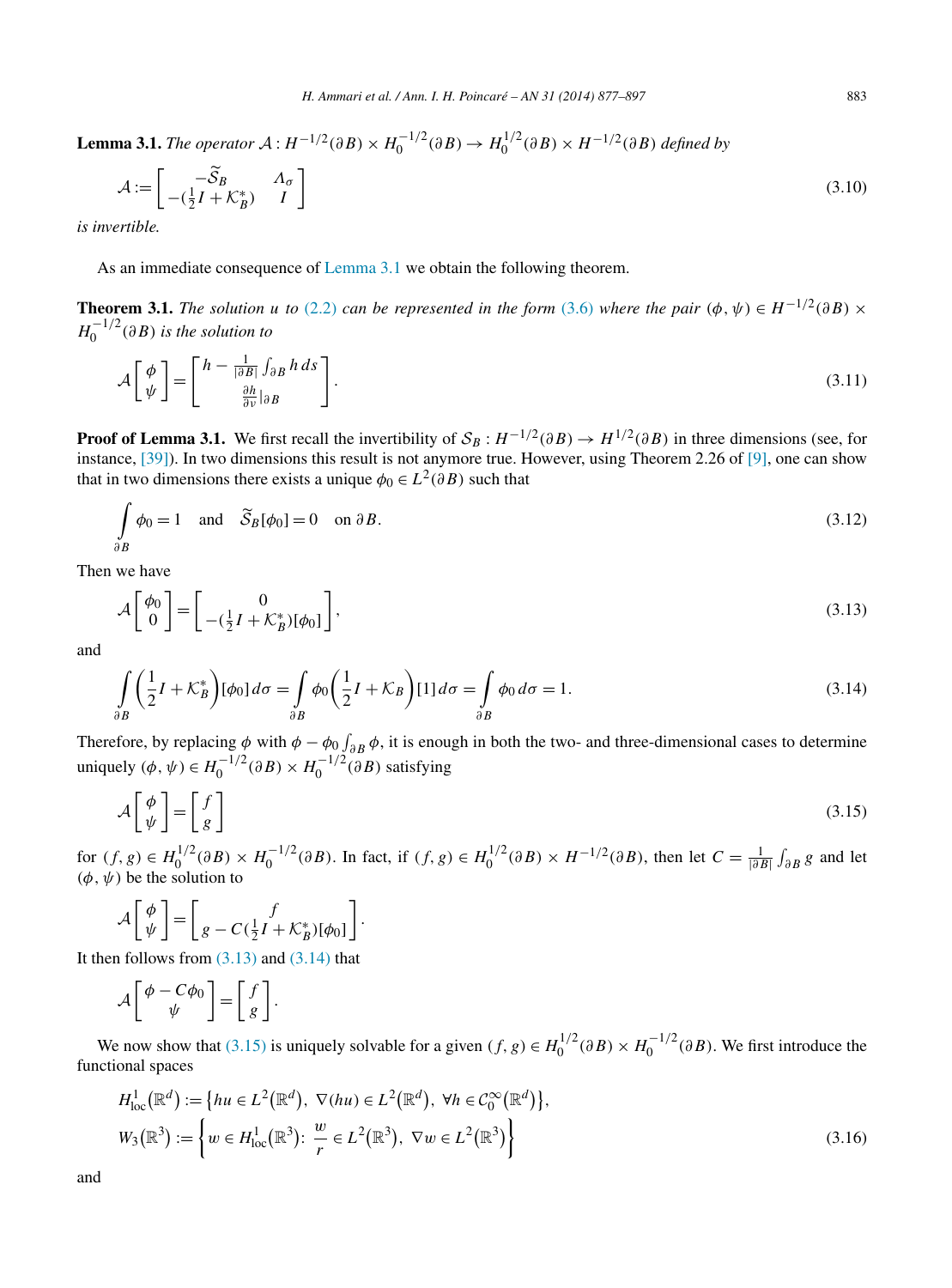$$
W_2(\mathbb{R}^2) := \left\{ w \in H^1_{loc}(\mathbb{R}^2) : \frac{w}{\sqrt{1 + r^2} \ln(2 + r^2)} \in L^2(\mathbb{R}^2), \ \nabla w \in L^2(\mathbb{R}^2) \right\},\tag{3.17}
$$

where  $r = |x|$ . We also recall that  $\Delta$  sets an isomorphism from  $W_d(\mathbb{R}^d)$  to its dual  $W_d(\mathbb{R}^d)^*$ ; see, for example, [\[36\].](#page-20-0)

Observe that it is equivalent to the existence and uniqueness of the solution in  $W_d(\mathbb{R}^d)$  to the problem (see, for instance, [\[8, Theorem 2.17\]\)](#page-19-0)

$$
\begin{cases}\n\nabla \cdot \sigma \nabla u = 0 & \text{in } B, \\
\Delta u = 0 & \text{in } \mathbb{R}^d \setminus \overline{B}, \\
\sigma \frac{\partial u}{\partial v} \Big|_{-} - \frac{\partial u}{\partial v} \Big|_{+} = g & \text{on } \partial B, \\
u|_{-} - u|_{+} = f & \text{on } \partial B, \\
u(x) = O(|x|^{1-d}) & \text{as } |x| \to \infty.\n\end{cases}
$$
\n(3.18)

The injectivity of A comes directly from the uniqueness of a solution to [\(2.6\).](#page-2-0) Since *u* is harmonic in  $\mathbb{R}^d \setminus \overline{B}$  and  $u(x) = O(|x|^{1-d})$  as  $|x| \to \infty$ , there exists  $\phi \in L_0^2(\partial B)$  such that

$$
u(x) = S_B[\phi](x), \quad x \in \mathbb{R}^d \setminus \overline{B}.
$$
\n(3.19)

If we set  $\psi = \sigma \frac{\partial u}{\partial v}|_-,$  then

$$
u|_{-} = \Lambda_{\sigma}[\psi] + C,\tag{3.20}
$$

where  $C = \frac{1}{|\partial B|} \int_{\partial B} u |_{-}$ . Note that

$$
C = \frac{1}{|\partial B|} \int_{\partial B} (u|_{+} + f) = \frac{1}{|\partial B|} \int_{\partial B} S_B[\phi].
$$
\n(3.21)

We now have from  $(3.19)$  and  $(3.21)$  that

$$
g = \psi - \left(\frac{1}{2}I + \mathcal{K}_B^*\right)[\phi].\tag{3.22}
$$

Furthermore, we have

$$
f = \Lambda_{\sigma}[\psi] + C - S_B[\phi] = \Lambda_{\sigma}[\psi] - \tilde{S}_B[\phi].
$$
\n(3.23)

Thus  $(\phi, \psi)$  satisfies [\(3.15\)](#page-6-0) and the proof is complete.  $\Box$ 

We can now define the GPTs associated with  $\sigma$  using the operator  $\mathcal{A}$ .

**Definition 3.1.** Let  $\sigma$  be a bounded measurable function in  $\mathbb{R}^d$ ,  $d = 2, 3$ , such that  $\sigma - 1$  is compactly supported and [\(2.1\)](#page-2-0) holds and let *B* be a smooth domain satisfying [\(2.3\).](#page-2-0) For a multi-index  $\alpha \in \mathbb{N}^d$  with  $|\alpha| \geq 1$ , let  $(\phi_\alpha, \psi_\alpha) \in$  $H^{-1/2}(\partial B) \times H_0^{-1/2}(\partial B)$  be the solution to

$$
\mathcal{A}\left[\begin{array}{c}\phi_{\alpha}\\ \psi_{\alpha}\end{array}\right]=\left[\begin{array}{c}x^{\alpha}-\frac{1}{|\partial B|}\int_{\partial B}x^{\alpha}ds\\ \nu\cdot\nabla x^{\alpha}\end{array}\right]\quad\text{on }\partial B.
$$
\n(3.24)

For another multi-index  $\beta \in \mathbb{N}^d$ , define the generalized polarization tensors associated with the conductivity distribution  $\sigma(x)$  by

$$
M_{\alpha\beta} = M_{\alpha\beta}(\sigma) = \int_{\partial B} x^{\beta} \phi_{\alpha}(x) \, ds. \tag{3.25}
$$

Definition 3.1 of the GPTs involves the domain *B* satisfying [\(2.3\).](#page-2-0) However, we will show later that GPTs for  $\sigma$ (in fact, their harmonic combinations) are independent of the choice of *B* satisfying  $(2.3)$ .

<span id="page-7-0"></span>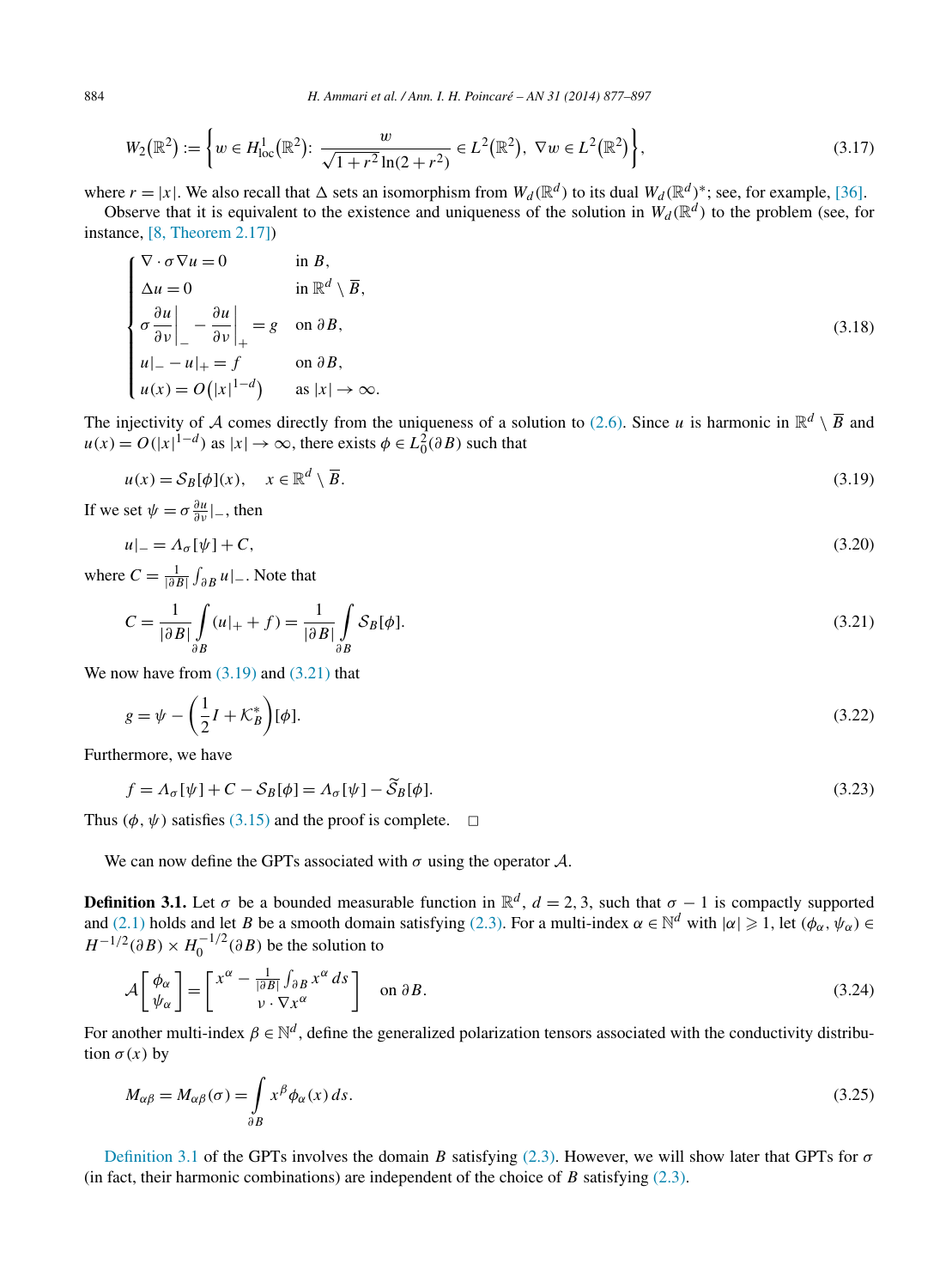<span id="page-8-0"></span>When  $|\alpha| = |\beta| = 1$ , we denote  $\mathbf{M} := (M_{\alpha\beta})_{|\alpha| = |\beta| = 1}$  and call it the polarization tensor (matrix). Sometimes we write  $\mathbf{M} = (M_{ij})_{i,j=1}^d$ .

For a given harmonic function *h* in  $\mathbb{R}^d$ , let  $(\phi, \psi)$  be the solution to [\(3.11\).](#page-6-0) Since

$$
h(x) = h(0) + \sum_{|\alpha| \geq 1} \frac{\partial^{\alpha} h(0)}{\alpha!} x^{\alpha},
$$

we have

$$
\left[\begin{array}{c}\n\phi \\
\psi\n\end{array}\right] = \sum_{|\alpha| \geqslant 1} \frac{\partial^{\alpha} h(0)}{\alpha!} \left[\begin{array}{c}\n\phi_{\alpha} \\
\psi_{\alpha}\n\end{array}\right].\n\tag{3.26}
$$

By  $(3.6)$  the solution *u* to  $(2.2)$  can be written as

$$
u(x) = h(x) + \sum_{|\alpha| \geqslant 1} \frac{\partial^{\alpha} h(0)}{\alpha!} S_B[\phi_{\alpha}](x), \quad x \in \mathbb{R}^d \setminus B.
$$

Using the Taylor expansion

$$
\Gamma(x - y) = \sum_{|\beta| = 0}^{+\infty} \frac{(-1)^{|\beta|}}{\beta!} \partial^{\beta} \Gamma(x) y^{\beta}
$$

which holds for all *x* such that  $|x| \to \infty$  while *y* is bounded [\[9\],](#page-19-0) we obtain the following theorem.

**Theorem 3.2.** *For a given harmonic function h in* R*<sup>d</sup> , let u be the solution to* [\(2.2\)](#page-2-0)*. The following asymptotic formula holds uniformly as*  $|x| \to \infty$ :

$$
u(x) - h(x) = \sum_{|\alpha|, |\beta| \ge 1} \frac{(-1)^{|\beta|}}{\alpha! \beta!} \partial^{\alpha} h(0) M_{\alpha \beta} \partial^{\beta} \Gamma(x). \tag{3.27}
$$

There is yet another way to represent the solution to [\(3.11\).](#page-6-0) To explain it, let *Λ<sup>e</sup>* be the NtD map for the exterior problem:

$$
\Lambda^{e}[g] := u|_{\partial B} - \frac{1}{|\partial B|} \int_{\partial B} u,
$$

where  $u$  is the solution to

$$
\begin{cases}\n\Delta u = 0 & \text{in } \mathbb{R}^d \setminus \overline{B}, \\
\frac{\partial u}{\partial \nu}\Big|_{+} = g & \text{on } \partial B, \\
u(x) = O(|x|^{1-d}) & \text{as } |x| \to \infty.\n\end{cases}
$$
\n(3.28)

Let  $(\phi, \psi)$  be the solution to [\(3.11\).](#page-6-0) By [\(3.22\),](#page-7-0) we have

$$
\psi = \left(\frac{1}{2}I + \mathcal{K}_B^*\right)[\phi] + \frac{\partial h}{\partial v}\Big|_{\partial B} = \phi + \left(-\frac{1}{2}I + \mathcal{K}_B^*\right)[\phi] + \frac{\partial h}{\partial v}\Big|_{\partial B}.
$$
\n(3.29)

On one hand, we obtain from the second identity in (3.29) that  $\int_{\partial B} \phi = 0$ . On the other hand, the first identity in (3.29) says that

$$
\psi = \frac{\partial}{\partial \nu} S_B[\phi] \bigg|_{+} + \frac{\partial h}{\partial \nu} \bigg|_{\partial B} \quad \text{on } \partial B,
$$
\n(3.30)

and hence

$$
\Lambda^{e}[\psi] = S_B[\phi] - \frac{1}{|\partial B|} \int_{\partial B} S_B[\phi] + \Lambda^{e} \left[ \frac{\partial h}{\partial \nu} \Big|_{\partial B} \right].
$$
\n(3.31)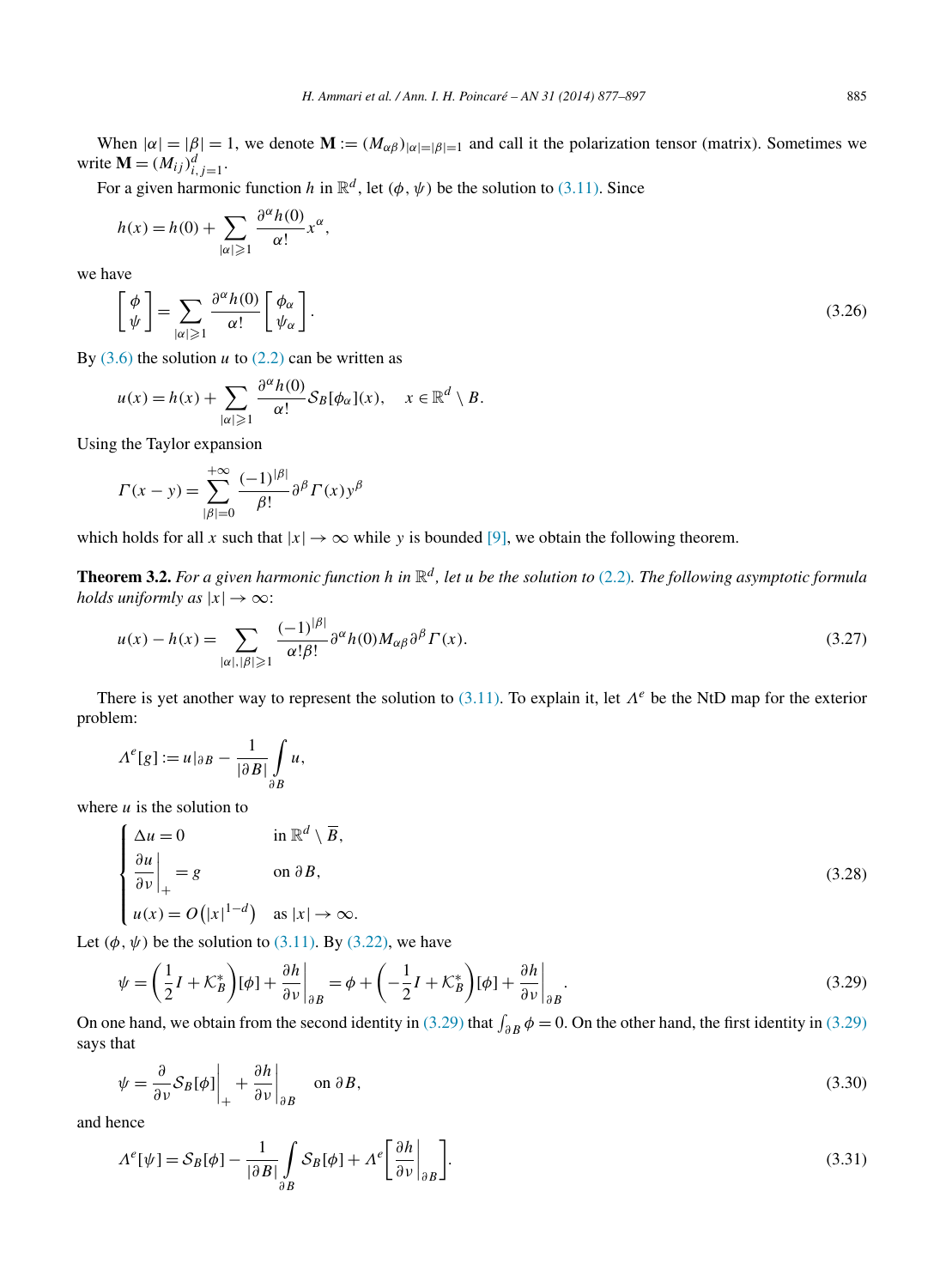Moreover,

$$
\psi = \phi + \frac{\partial}{\partial v} S_B[\phi] \bigg|_{-} + \frac{\partial h}{\partial v} \bigg|_{\partial B} \quad \text{on } \partial B,
$$
\n(3.32)

and therefore,

$$
\Lambda_1[\psi] = \Lambda_1[\phi] + S_B[\phi] + h|_{\partial B} - \frac{1}{|\partial B|} (S_B[\phi] + h).
$$
\n(3.33)

Combining  $(3.31)$  and  $(3.33)$  with

$$
\Lambda_{\sigma}[\psi] = S_B[\phi] + h|_{\partial B} - \frac{1}{|\partial B|} (S_B[\phi] + h)
$$

in [\(3.11\)](#page-6-0) yields

$$
(\Lambda_{\sigma} - \Lambda^e)[\psi] = (\Lambda_1 - \Lambda^e) \left[ \frac{\partial h}{\partial \nu} \right],
$$
  

$$
(\Lambda_1 - \Lambda_{\sigma})[\psi] = \Lambda_1[\phi].
$$

Thus we readily get

$$
\phi = \Lambda_1^{-1} (\Lambda_1 - \Lambda_\sigma) (\Lambda_\sigma - \Lambda^\rho)^{-1} (\Lambda_1 - \Lambda^\rho) \left[ \frac{\partial h}{\partial v} \Big|_{\partial B} \right],\tag{3.34}
$$
\n
$$
\psi = (\Lambda_\sigma - \Lambda^\rho)^{-1} (\Lambda_1 - \Lambda^\rho) \left[ \frac{\partial h}{\partial v} \Big|_{\partial B} \right].\tag{3.35}
$$

$$
\psi = \left(A_{\sigma} - A^e\right)^{-1} \left(A_1 - A^e\right) \left[\frac{\partial h}{\partial v}\Big|_{\partial B}\right].\tag{3.35}
$$

Note that by the uniqueness of a solution to problem [\(3.18\),](#page-7-0) it is easy to see that  $(A_{\sigma} - A^e) : H_0^{-1/2}(\partial B) \to H_0^{1/2}(\partial B)$ is invertible.

Using (3.34) gives a slightly different but equivalent definition of the GPTs.

**Lemma 3.2.** *For all*  $\alpha$ ,  $\beta \in \mathbb{N}^d$ , *M<sub>αβ</sub>*, *defined by* [\(3.25\)](#page-7-0)*, can be rewritten in the following form*:

$$
M_{\alpha\beta}(\sigma) = \int_{\partial B} x^{\beta} \Lambda_1^{-1} (\Lambda_1 - \Lambda_{\sigma}) (\Lambda_{\sigma} - \Lambda^e)^{-1} (\Lambda_1 - \Lambda^e) \left[ \frac{\partial x^{\alpha}}{\partial \nu} \Big|_{\partial B} \right] ds.
$$
 (3.36)

Formula (3.36) shows how to get the GPTs from the NtD maps.

## **4. Properties of GPTs**

In this section, we prove important properties for the GPTs. We emphasize that the harmonic sums of GPTs, not individual ones, play a key role. Let *I* and *J* be finite index sets. Harmonic sums of GPTs are  $\sum_{\alpha \in I, \beta \in J} a_{\alpha} b_{\beta} M_{\alpha\beta}$ where  $\sum_{\alpha \in I} a_{\alpha} x^{\alpha}$  and  $\sum_{\beta \in J} b_{\beta} x^{\beta}$  are harmonic polynomials.

The following lemma will be useful later.

**Lemma 4.1.** Let I and J be finite index sets. Let  $h_1(x) := \sum_{\alpha \in I} a_\alpha x^\alpha$  and  $h_2(x) := \sum_{\beta \in J} b_\beta x^\beta$  be harmonic poly*nomials and let*  $u_1$  *be the solution to* [\(2.2\)](#page-2-0) *with*  $h_1(x)$  *in the place of*  $h(x)$ *. Then,* 

$$
\sum_{\alpha \in I} \sum_{\beta \in J} a_{\alpha} b_{\beta} M_{\alpha \beta} = \int_{\mathbb{R}^d} (\sigma - 1) \nabla u_1 \cdot \nabla h_2 \, dx. \tag{4.1}
$$

**Proof.** Let  $\psi = \sum_{\alpha \in I} a_{\alpha} \psi_{\alpha}$  and  $\phi = \sum_{\alpha \in I} a_{\alpha} \phi_{\alpha}$ . Then  $u_1$  is given by

$$
u_1(x) := \begin{cases} h_1(x) + S_B[\phi](x), & x \in \mathbb{R}^d \setminus B, \\ \mathcal{N}_{B,\sigma}[\psi](x) + C, & x \in B. \end{cases}
$$

<span id="page-9-0"></span>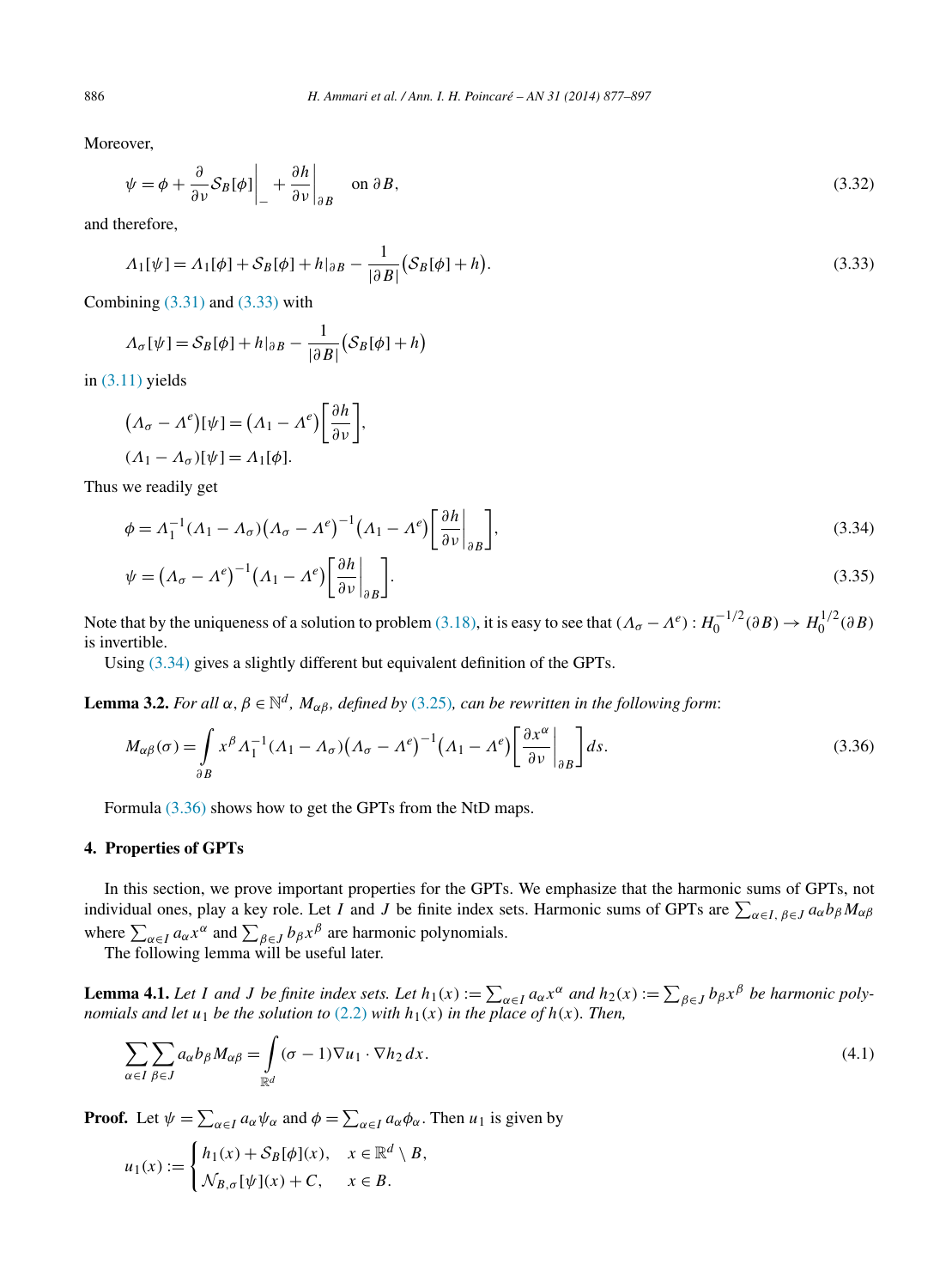<span id="page-10-0"></span>By [\(3.24\),](#page-7-0) [\(3.25\),](#page-7-0) and the integration by parts, we see

$$
\sum_{\alpha \in I} \sum_{\beta \in J} a_{\alpha} b_{\beta} M_{\alpha\beta} = \int_{\partial B} h_2(x) \phi(x) ds_x
$$
  
\n
$$
= \int_{\partial B} h_2 \left( \frac{\partial S_B[\phi]}{\partial v} \Big|_{+} - \frac{\partial S_B[\phi]}{\partial v} \Big|_{-} \right) ds_x
$$
  
\n
$$
= \int_{\partial B} h_2 \left( \psi - \frac{\partial h_1}{\partial v} \right) ds_x - \int_{\partial B} h_2 \frac{\partial S_B[\phi]}{\partial v} \Big|_{-} ds_x
$$
  
\n
$$
= \int_{\partial B} h_2 \left( \psi - \frac{\partial h_1}{\partial v} \right) ds_x - \int_{\partial B} S_B[\phi] \frac{\partial h_2}{\partial v} ds_x
$$
  
\n
$$
= \int_{\partial B} h_2 \left( \psi - \frac{\partial h_1}{\partial v} \right) ds_x - \int_{\partial B} (A_{\sigma}[\psi] - h_1) \frac{\partial h_2}{\partial v} ds_x
$$
  
\n
$$
= \int_{\partial B} \left( h_2 \psi - A_{\sigma}[\psi] \frac{\partial h_2}{\partial v} \right) ds_x
$$
  
\n
$$
= \int_{\partial B} \left( h_2 \sigma \frac{\partial u}{\partial v} \Big|_{-} - u \frac{\partial h_2}{\partial v} \right) ds_x
$$
  
\n
$$
= \int_{B} (\sigma - 1) \nabla h_2 \cdot \nabla u_1 dx,
$$

which concludes the proof.  $\Box$ 

Identity  $(4.1)$  shows in particular that the definition of (harmonic combinations of) the GPTs given in the previous section is independent of the choice of *B*.

#### *4.1. Symmetry*

We now prove symmetry of GPTs.

**Lemma 4.2.** *Let I and J be finite index sets. For any harmonic coefficients*  $\{a_\alpha \mid \alpha \in I\}$  *and*  $\{b_\beta \mid \beta \in J\}$ *, we have* 

$$
\sum_{\alpha \in I} \sum_{\beta \in J} a_{\alpha} b_{\beta} M_{\alpha \beta} = \sum_{\alpha \in I} \sum_{\beta \in J} a_{\alpha} b_{\beta} M_{\beta \alpha}.
$$
\n(4.2)

*In particular, the first-order GPT,* **M***, is symmetric.*

**Proof.** The symmetry property (4.2) can be easily deduced from the proof of [Lemma 4.1.](#page-9-0) However, we give here a slightly different proof. For doing so, let

$$
h_1(x) := \sum_{\alpha \in I} a_{\alpha} x^{\alpha}, \qquad h_2(x) := \sum_{\beta \in J} b_{\beta} x^{\beta}.
$$

By  $(3.34)$ , we have

$$
\sum_{\alpha \in I} \sum_{\beta \in J} a_{\alpha} b_{\beta} M_{\alpha\beta} = \int_{\partial B} h_2(x) \phi(x) \, ds_x
$$
\n
$$
= \int_{\partial B} h_2 \Lambda_1^{-1} (\Lambda_1 - \Lambda_\sigma) (\Lambda_\sigma - \Lambda^e)^{-1} (\Lambda_1 - \Lambda^e) \left[ \frac{\partial h_1}{\partial v} \Big|_{\partial B} \right]
$$
\n
$$
= \int_{\partial B} \frac{\partial h_2}{\partial v} (\Lambda_1 - \Lambda_\sigma) (\Lambda_\sigma - \Lambda^e)^{-1} (\Lambda_1 - \Lambda^e) \left[ \frac{\partial h_1}{\partial v} \Big|_{\partial B} \right].
$$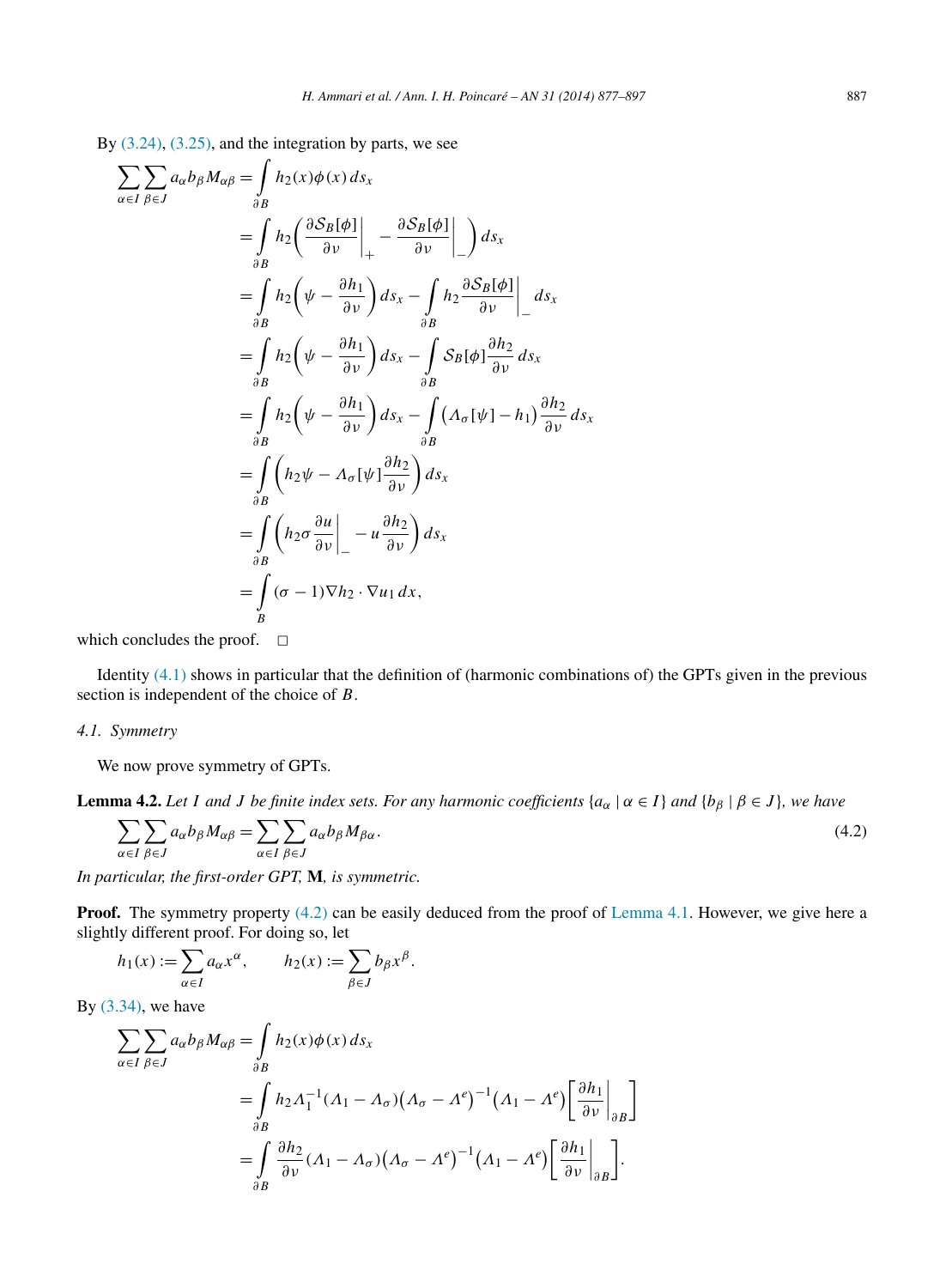Since

$$
(\Lambda_{\sigma} - \Lambda^e)^{-1} = (\Lambda_1 - \Lambda^e)^{-1} + (\Lambda_{\sigma} - \Lambda^e)^{-1}(\Lambda_1 - \Lambda_{\sigma})(\Lambda_1 - \Lambda^e)^{-1},
$$

we have

$$
\sum_{\alpha \in I} \sum_{\beta \in J} a_{\alpha} b_{\beta} M_{\alpha,\beta} = \int_{\partial B} \frac{\partial h_2}{\partial \nu} (A_1 - A_\sigma) \left[ \frac{\partial h_1}{\partial \nu} \right] + \int_{\partial B} \frac{\partial h_2}{\partial \nu} (A_1 - A_\sigma) (A_\sigma - A^\epsilon)^{-1} (A_1 - A_\sigma) \left[ \frac{\partial h_1}{\partial \nu} \right].
$$

Since the NtD maps,  $\Lambda_1$ ,  $\Lambda_\sigma$ , and  $\Lambda^e$ , are self-adjoint, we get [\(4.2\)](#page-10-0) which concludes the proof.  $\Box$ 

#### *4.2. Positivity and bounds*

Let  $h(x) = \sum_{\alpha \in I} a_{\alpha} x^{\alpha}$  be a harmonic function in  $\mathbb{R}^d$  and *u* be the solution to [\(2.2\).](#page-2-0) As in the proof of [Lemma 4.1,](#page-9-0) we have

$$
\sum_{\alpha,\beta\in I} a_{\alpha}a_{\beta}M_{\alpha\beta} = \int_{\partial B} \left( h\sigma \frac{\partial u}{\partial \nu} \Big|_{-} - u\frac{\partial h}{\partial \nu} \right) ds
$$
  
\n
$$
= \int_{\partial B} \left( u\sigma \frac{\partial u}{\partial \nu} \Big|_{-} - 2(u-h)\frac{\partial h}{\partial \nu} - h\frac{\partial h}{\partial \nu} - (u-h)\frac{\partial (u-h)}{\partial \nu} \Big|_{+} \right) ds
$$
  
\n
$$
= \int_{B} (\sigma |\nabla u|^2 - 2\nabla (u-h) \cdot \nabla h - |\nabla h|^2) + \int_{\mathbb{R}^d \setminus \overline{B}} |\nabla (u-h)|^2
$$
  
\n
$$
= \int_{\mathbb{R}^d} (\sigma |\nabla (u-h)|^2 + 2(\sigma - 1)\nabla (u-h) \cdot \nabla h + (\sigma - 1)|\nabla h|^2)
$$
  
\n
$$
= \int_{\mathbb{R}^d} \sigma |\nabla (u-h) + (1-\sigma^{-1})\nabla h|^2 + \int_{B} \frac{(\sigma - 1)}{\sigma} |\nabla h|^2.
$$

We can also check the following variational principle:

$$
\sum_{\alpha,\beta\in I} a_{\alpha} a_{\beta} M_{\alpha\beta} = \min_{w\in W_d(\mathbb{R}^d)} \int_{\mathbb{R}^d} \sigma \left| \nabla w + (1 - \sigma^{-1}) \nabla h \right|^2 + \int_{B} \frac{(\sigma - 1)}{\sigma} |\nabla h|^2, \tag{4.3}
$$

where  $W_d(\mathbb{R}^d)$  is defined by [\(3.16\)](#page-6-0) and [\(3.17\).](#page-7-0)

Following the same lines of proof as in [\[9\]](#page-19-0) for the homogeneous case, we have the following bounds for GPTs.

**Theorem 4.1.** Let *I* be a finite index set. Let  $\{a_\alpha \mid \alpha \in I\}$  be the set of coefficients such that  $h(x) := \sum_{\alpha \in I} a_\alpha x^\alpha$  is a *harmonic function. Then we have*

$$
\int_{B} \frac{(\sigma - 1)}{\sigma} |\nabla h|^{2} \leqslant \sum_{\alpha, \beta \in I} a_{\alpha} a_{\beta} M_{\alpha \beta} \leqslant \int_{B} (\sigma - 1) |\nabla h|^{2}.
$$
\n(4.4)

**Proof.** The bound on the left-hand side is obvious since

$$
\min_{w \in W_d(\mathbb{R}^d)} \int_{\mathbb{R}^d} \sigma |\nabla w + (1 - \sigma^{-1}) \nabla h|^2 \geqslant 0.
$$

By taking  $w = 0$ , we get

$$
\sum_{\alpha,\beta\in I} a_{\alpha}a_{\beta}M_{\alpha\beta} \leq \int_{B} \frac{(\sigma-1)^2}{\sigma}|\nabla h|^2 + \int_{B} \frac{(\sigma-1)}{\sigma}|\nabla h|^2 = \int_{B} (\sigma-1)|\nabla h|^2,
$$

which concludes the proof.  $\Box$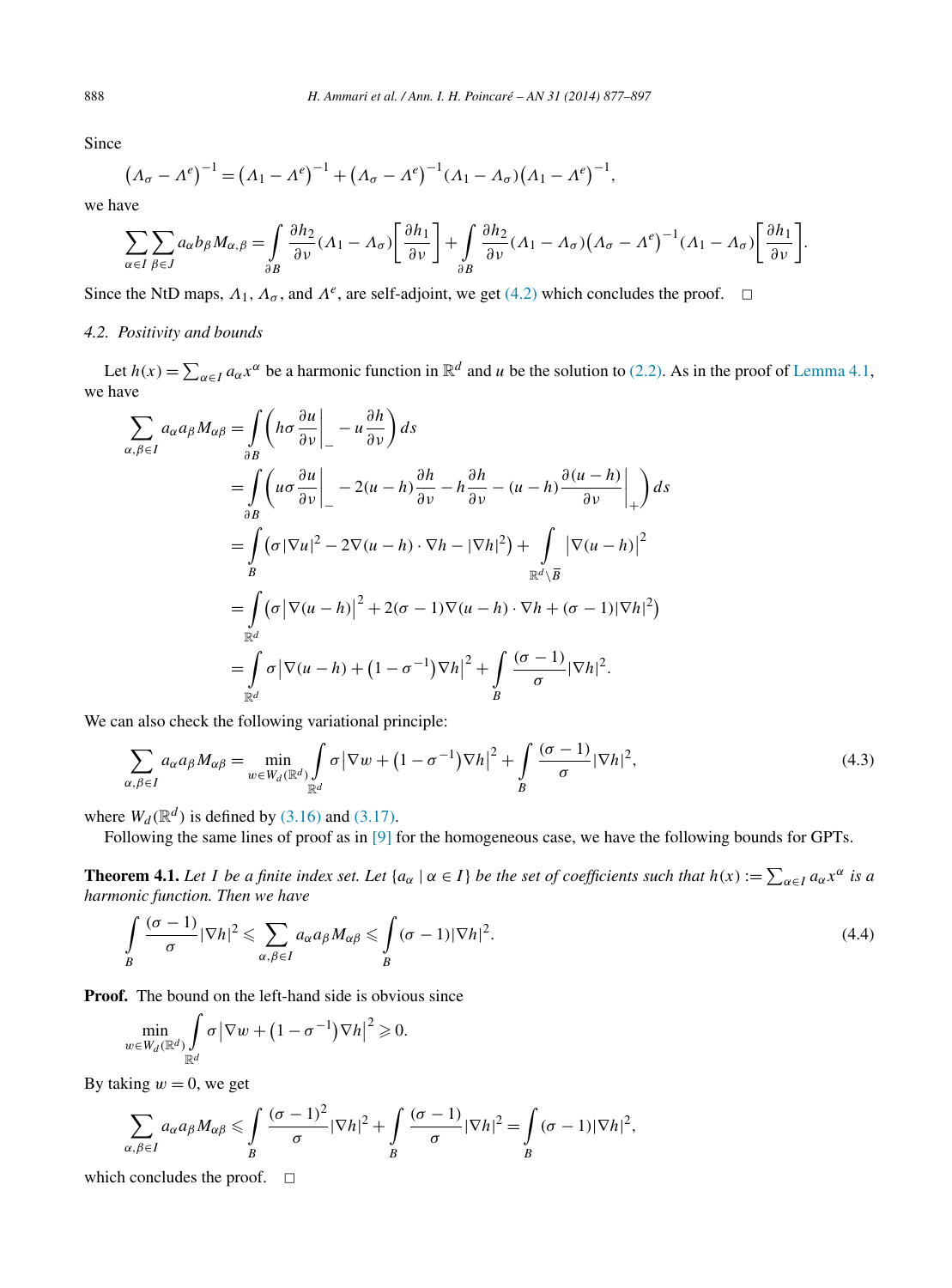#### <span id="page-12-0"></span>*4.3. GPTs and contracted GPTs*

The contracted GPTs appeared in the asymptotic expansions as in  $(2.19)$  and  $(2.23)$  while the GPTs appeared in [\(3.27\).](#page-8-0) By comparing those asymptotic formulas, we obtain the following lemma which relates both quantities.

## **Lemma 4.3.**

(i) If  $r^n \cos n\theta = \sum_{|\alpha|=n} a_{\alpha}^c x^{\alpha}$  and  $r^n \sin n\theta = \sum_{|\alpha|=n} a_{\alpha}^s x^{\alpha}$  in two dimensions, then

$$
M_{mn}^{cc} = \sum_{|\alpha|=m, |\beta|=n} a_{\alpha}^c a_{\beta}^c M_{\alpha\beta}, \qquad M_{mn}^{cs} = \sum_{|\alpha|=m, |\beta|=n} a_{\alpha}^c a_{\beta}^s M_{\alpha\beta},
$$
  

$$
M_{mn}^{sc} = \sum_{|\alpha|=m, |\beta|=n} a_{\alpha}^s a_{\beta}^c M_{\alpha\beta}, \qquad M_{mn}^{ss} = \sum_{|\alpha|=m, |\beta|=n} a_{\alpha}^s a_{\beta}^s M_{\alpha\beta}.
$$

(ii) *If*  $r^n Y_n^m(\theta, \varphi) = \sum_{|\alpha|=n} a_{\alpha}^{mn} x^{\alpha}$  *in three dimensions, then* 

$$
M_{mnkl} = \sum_{|\alpha|=n, |\beta|=l} a_{\alpha}^{mn} a_{\beta}^{kl} M_{\alpha\beta}.
$$

*Conversely, any harmonic combination of the GPTs can be recovered from the contracted GPTs.*

## *4.4. Determination of NtD map*

It is proved in [\[6\]](#page-19-0) (see also [\[9, Theorem 4.9\]\)](#page-19-0) that the full set of harmonic combinations of GPTs associated with a homogeneous inclusion determines the NtD map on the boundary of any domain enclosing the inclusion, and hence the inclusion. In the case of inhomogeneous conductivity inclusions, the same proof can be easily adapted to obtain the following result.

**Theorem 4.2.** Let *I* and *J* be finite index sets. Let  $\sigma_i$ ,  $i = 1, 2$ , be two conductivity distributions with supp $(\sigma_i - 1) \subset \overline{B}$ *and satisfying* [\(2.1\)](#page-2-0)*. If*

$$
\sum_{\alpha \in I} \sum_{\beta \in J} a_{\alpha} b_{\beta} M_{\alpha\beta}(\sigma_1) = \sum_{\alpha \in I} \sum_{\beta \in J} a_{\alpha} b_{\beta} M_{\alpha\beta}(\sigma_2)
$$
\n(4.5)

*for any harmonic coefficients*  $a_{\alpha}$  *and*  $b_{\beta}$ *, then* 

$$
A_{\sigma_1} = A_{\sigma_2} \quad on \ \partial B. \tag{4.6}
$$

Using uniqueness results of the Calderón problems (for example [\[38,15\]\)](#page-20-0) one can deduce from (4.6) that  $\sigma_1 = \sigma_2$ under some regularity assumptions on the conductivities imposed in those results. In two dimensions, uniqueness holds for conductivities in  $L^{\infty}$  [\[15\].](#page-19-0)

#### **5. Sensitivity analysis for GPTs**

We now consider the sensitivity of the GPTs with respect to changes in the conductivity distribution. Again, we suppose that  $\sigma - 1$  is compactly supported in a domain *B*. The perturbation of the conductivity  $\sigma$  is given by  $\sigma + \epsilon \gamma$ , where  $\epsilon$  is a small positive parameter,  $\gamma$  is compactly supported in *B* and refers to the direction of the changes. The aim of this section is to derive an asymptotic formula, as  $\epsilon \to 0$ , for the perturbation

$$
\Delta_M := \sum_{\alpha \in I} \sum_{\beta \in J} a_{\alpha} b_{\beta} \big( M_{\alpha\beta}(\sigma + \epsilon \gamma) - M_{\alpha\beta}(\sigma) \big),\tag{5.1}
$$

where  ${a_{\alpha}}$  and  ${b_{\beta}}$  are harmonic coefficients and *I* and *J* are finite index sets.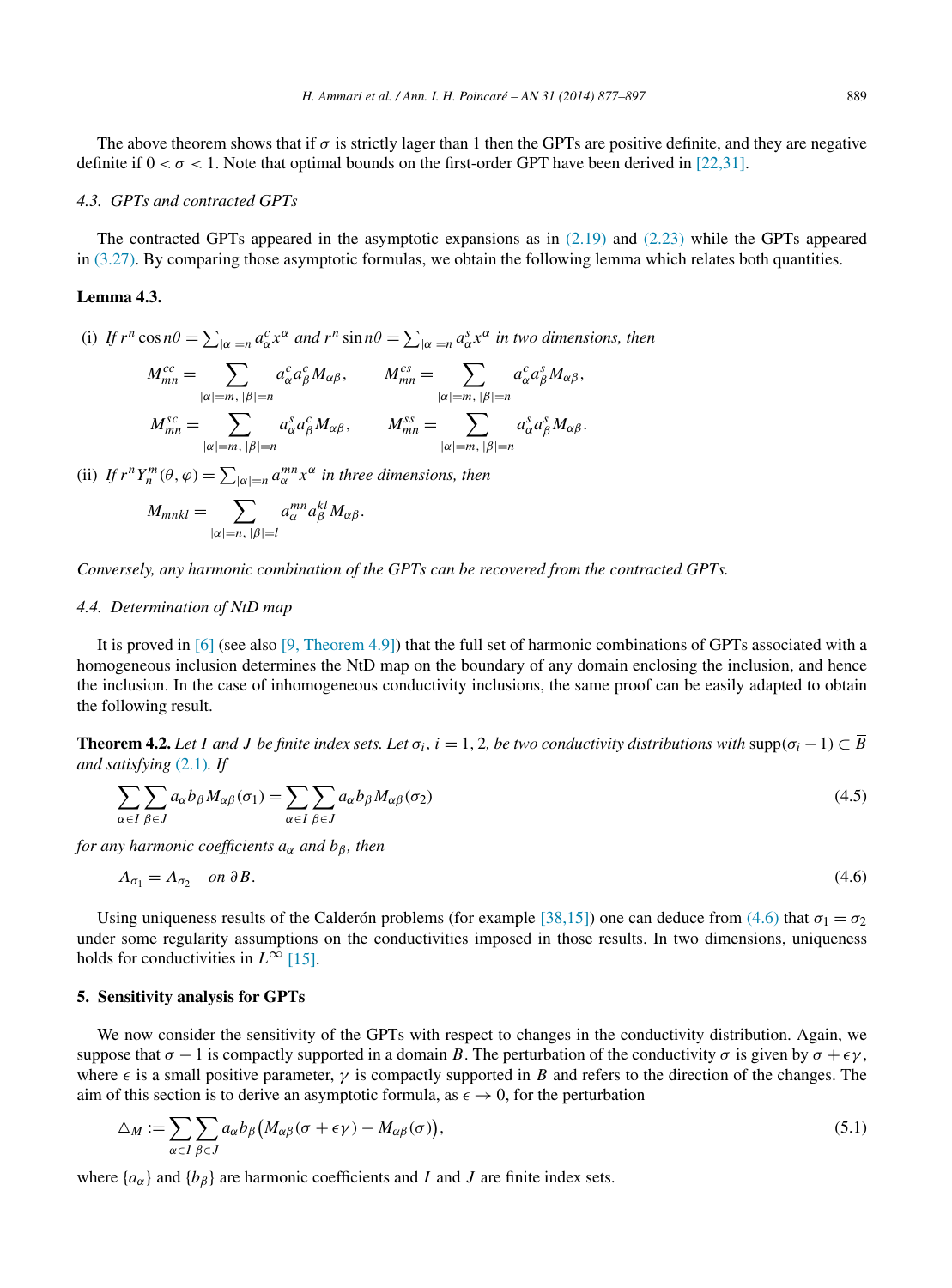<span id="page-13-0"></span>Let, as above,  $h_1$  and  $h_2$  be the harmonic functions given by

$$
h_1(x) = \sum_{\alpha} a_{\alpha} x^{\alpha}, \qquad h_2(x) = \sum_{\beta} b_{\beta} x^{\beta}.
$$

By  $(3.34)$  and a direct calculation we obtain

$$
\Delta_M = \int_{\partial B} h_2 \Lambda_1^{-1} \big( (\Lambda_1 - \Lambda_{\sigma + \epsilon \gamma}) \big( \Lambda_{\sigma + \epsilon \gamma} - \Lambda^e \big)^{-1} - (\Lambda_1 - \Lambda_{\sigma}) \big( \Lambda_{\sigma} - \Lambda^e \big)^{-1} \big) (\Lambda_1 - \Lambda^e) [\nabla h_1 \cdot \nu]
$$
  
\n
$$
= \int_{\partial B} h_2 \Lambda_1^{-1} \big( (\Lambda_{\sigma} - \Lambda_{\sigma + \epsilon \gamma}) \big( \Lambda_{\sigma + \epsilon \gamma} - \Lambda^e \big)^{-1}
$$
  
\n
$$
+ (\Lambda_1 - \Lambda_{\sigma}) \big[ \big( \Lambda_{\sigma + \epsilon \gamma} - \Lambda^e \big)^{-1} - \big( \Lambda_{\sigma} - \Lambda^e \big)^{-1} \big] \big) (\Lambda_1 - \Lambda^e) [\nabla h_1 \cdot \nu]
$$
  
\n
$$
= \int_{\partial B} h_2 \Lambda_1^{-1} (\Lambda_1 - \Lambda^e) (\Lambda_{\sigma} - \Lambda^e)^{-1} (\Lambda_{\sigma} - \Lambda_{\sigma + \epsilon \gamma}) \big( \Lambda_{\sigma + \epsilon \gamma} - \Lambda^e \big)^{-1} (\Lambda_1 - \Lambda^e) [\nabla h_1 \cdot \nu]
$$
  
\n
$$
= \int_{\partial B} (\Lambda_{\sigma} - \Lambda_{\sigma + \epsilon \gamma}) [g_2] g_1^{\epsilon},
$$

where

$$
g_1^{\epsilon} = \left(\Lambda_{\sigma+\epsilon\gamma} - \Lambda^e\right)^{-1} \left(\Lambda_1 - \Lambda^e\right) [\nabla h_1 \cdot \nu] \quad \text{and} \quad g_2 = \left(\Lambda_{\sigma} - \Lambda^e\right)^{-1} \left(\Lambda_1 - \Lambda^e\right) [\nabla h_2 \cdot \nu].
$$
 (5.2)

Since  $\Lambda_{\sigma}$  is self-adjoint, we have

$$
\Delta_M = \frac{1}{2} \int_{\partial B} (A_{\sigma} - A_{\sigma + \epsilon \gamma}) \Big[ g_2 + g_1^{\epsilon} \Big] \Big( g_2 + g_1^{\epsilon} \Big) - \frac{1}{2} \int_{\partial B} (A_{\sigma} - A_{\sigma + \epsilon \gamma}) \Big[ g_2 \Big] g_2 - \frac{1}{2} \int_{\partial B} (A_{\sigma} - A_{\sigma + \epsilon \gamma}) \Big[ g_1^{\epsilon} \Big] g_1^{\epsilon}.
$$

We need the following two lemmas.

**Lemma 5.1.** *If*  $u_1$  *and*  $u_2$  *are the solutions of*  $\nabla \cdot (\sigma_1 \nabla u_1) = 0$  *and*  $\nabla \cdot (\sigma_2 \nabla u_2) = 0$  *with the Neumann boundary conditions*  $\sigma_1 \frac{\partial u_1}{\partial v} = g$  *and*  $\sigma_2 \frac{\partial u_2}{\partial v} = g$  *on*  $\partial B$ *, respectively, then the following identity holds* 

$$
\int_{\partial B} (A_{\sigma_2} - A_{\sigma_1}) [g] g \, ds = \frac{1}{2} \int_B (\sigma_1 - \sigma_2) (|\nabla (u_1 - u_2)|^2 + |\nabla u_1|^2 + |\nabla u_2|^2) \, dx. \tag{5.3}
$$

**Proof.** The following identity is well-known (see, for instance, [\[9\]\)](#page-19-0):

$$
\int\limits_B \sigma_1 |\nabla (u_1 - u_2)|^2 dx + \int\limits_B (\sigma_1 - \sigma_2) |\nabla u_1|^2 dx = \int\limits_{\partial B} (A_{\sigma_2} - A_{\sigma_1}) [g] g ds.
$$

We also have

$$
\int\limits_B \sigma_2 |\nabla (u_1 - u_2)|^2 dx - \int\limits_B (\sigma_1 - \sigma_2) |\nabla u_2|^2 dx = \int\limits_{\partial B} (A_{\sigma_1} - A_{\sigma_2}) [g] g ds.
$$

Subtracting those two equalities we obtain  $(5.3)$ .  $\Box$ 

**Lemma 5.2.** *There is a constant C such that*

$$
\|\Lambda_{\sigma_1} - \Lambda_{\sigma_2}\| \leqslant C \|\sigma_1 - \sigma_2\|_{L^\infty(B)}.
$$
\n
$$
(5.4)
$$

**Proof.** Let *u*<sub>1</sub> and *u*<sub>2</sub> be the solutions to  $\nabla \cdot (\sigma_1 \nabla u_1) = 0$  and  $\nabla \cdot (\sigma_2 \nabla u_2) = 0$  with boundary conditions  $\sigma_1 \frac{\partial u_1}{\partial v} = g$ and  $\sigma_2 \frac{\partial u_2}{\partial v} = g$  on  $\partial B$ , respectively, and let *h* be the harmonic function with  $\frac{\partial h}{\partial v} = g$  on  $\partial B$ . Then we have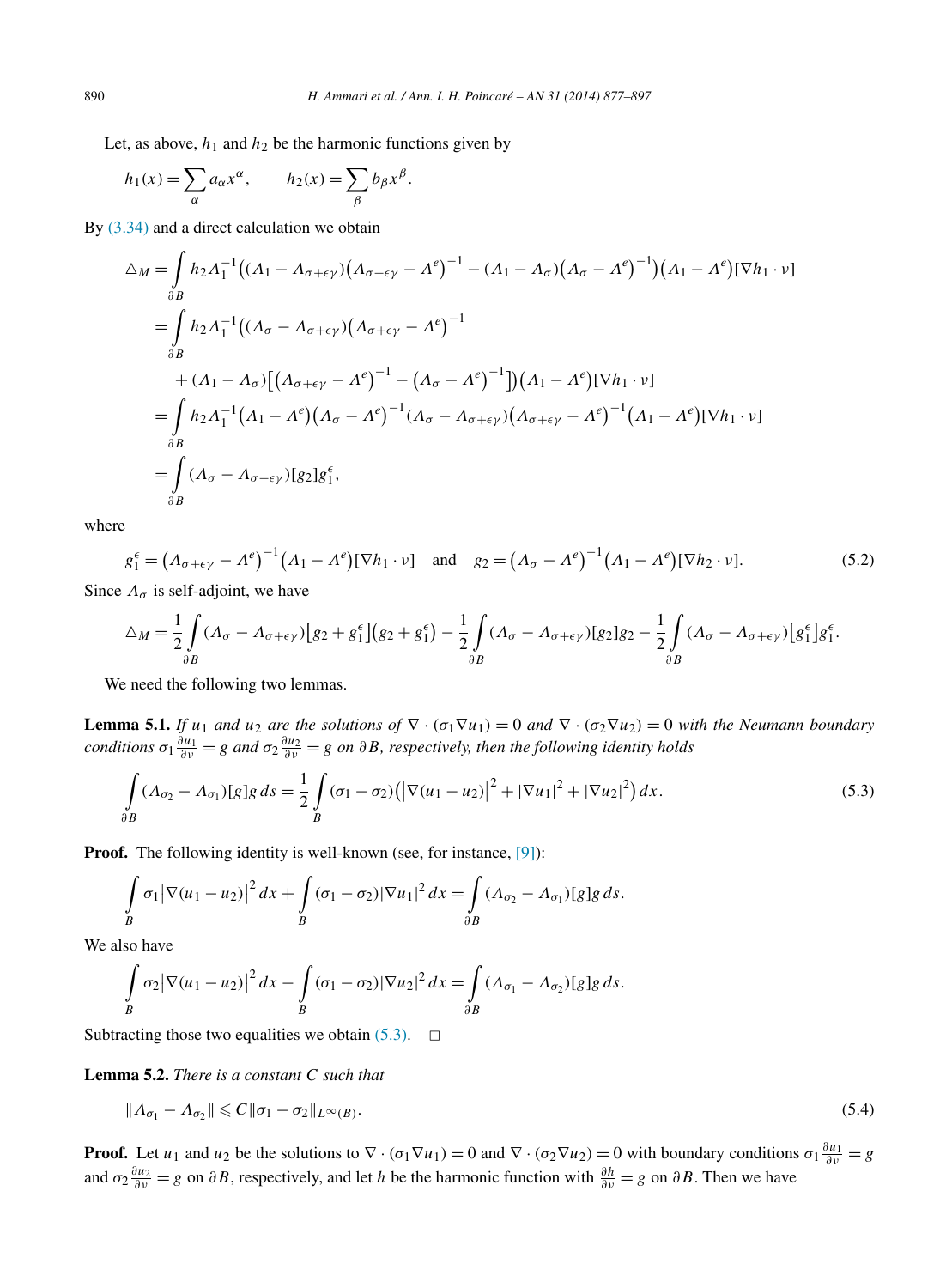<span id="page-14-0"></span>
$$
\int\limits_B \sigma_1 |\nabla u_1|^2 = \int\limits_B \nabla h \cdot \nabla u_1 \leqslant \frac{1}{2\epsilon} \int\limits_B |\nabla h|^2 \, dx + \frac{\epsilon}{2} \int\limits_B |\nabla u_1|^2 \, dx,
$$

for any  $\epsilon > 0$ . Choosing  $\epsilon = \inf_B \sigma_1 := \underline{\sigma_1}$  we get

$$
\int\limits_B |\nabla u_1|^2 dx \leqslant \frac{1}{\underline{\sigma_1}^2} \int\limits_B |\nabla h|^2 dx.
$$

Similarly, we get

$$
\int\limits_B |\nabla u_2|^2 dx \leqslant \frac{1}{\underline{\sigma_2}^2} \int\limits_B |\nabla h|^2 dx,
$$

where  $\sigma_2 := \inf_B \sigma_2$ . It then follows from [\(5.3\)](#page-13-0) that

$$
\left| \int_{\partial B} (A_{\sigma_2} - A_{\sigma_1}) [g] g \, ds \right| \leq \frac{3}{2} \|\sigma_1 - \sigma_2\|_{L^{\infty}(B)} \bigg( \int_{B} |\nabla u_1|^2 \, dx + \int_{B} |\nabla u_2|^2 \, dx \bigg)
$$
  

$$
\leq \frac{3}{2} \bigg( \frac{1}{\sigma_1^2} + \frac{1}{\sigma_2^2} \bigg) \bigg( \int_{B} |\nabla h|^2 \, dx \bigg) \|\sigma_1 - \sigma_2\|_{L^{\infty}(B)}
$$
  

$$
\leq C \|g\|_{H^{-1/2}(\partial B)}^2 \|\sigma_1 - \sigma_2\|_{L^{\infty}(B)}.
$$

Thus, we obtain  $(5.4)$ .  $\Box$ 

With the notation  $(5.2)$  in hand, let

$$
g_1 := \left(\Lambda_\sigma - \Lambda^e\right)^{-1} \left(\Lambda_1 - \Lambda^e\right) [\nabla h_1 \cdot \nu],\tag{5.5}
$$

and let  $u_i$ , for  $i = 1, 2$ , be the solution to

$$
\begin{cases}\n\nabla \cdot (\sigma \nabla u_i) = 0 & \text{in } B, \\
\sigma \frac{\partial u_i}{\partial \nu} = g_i & \text{on } \partial B.\n\end{cases}
$$
\n(5.6)

Let  $u_1^{\epsilon}$ ,  $v_1^{\epsilon}$  and  $v_2^{\epsilon}$  be the solutions to

$$
\begin{cases} \nabla \cdot (\sigma \nabla u_1^{\epsilon}) = 0 & \text{in } B, \\ \sigma \frac{\partial u_1^{\epsilon}}{\partial \nu} = g_1^{\epsilon} & \text{on } \partial B, \end{cases}
$$
 (5.7)

$$
\begin{cases} \nabla \cdot \left( (\sigma + \epsilon \gamma) \nabla v_1^{\epsilon} \right) = 0 & \text{in } B, \\ \sigma \frac{\partial v_1^{\epsilon}}{\partial v} = g_1^{\epsilon} & \text{on } \partial B, \end{cases}
$$
\n(5.8)

and

$$
\begin{cases}\n\nabla \cdot \left( (\sigma + \epsilon \gamma) \nabla v_2^{\epsilon} \right) = 0 & \text{in } B, \\
\sigma \frac{\partial v_2^{\epsilon}}{\partial v} = g_2 & \text{on } \partial B.\n\end{cases}
$$
\n(5.9)

Then by [Lemma 5.1](#page-13-0) we have

$$
\Delta_M = \frac{1}{4} \int_B \epsilon \gamma \left( \left| \nabla (u_2 + u_1^\epsilon - v_2^\epsilon - v_1^\epsilon) \right|^2 + \left| \nabla (u_2 + u_1^\epsilon) \right|^2 + \left| \nabla (v_2^\epsilon + v_1^\epsilon) \right|^2 \right) dx \n- \frac{1}{4} \int_B \epsilon \gamma \left( \left| \nabla (u_2 - v_2^\epsilon) \right|^2 + \left| \nabla u_2 \right|^2 + \left| \nabla v_2^\epsilon \right|^2 \right) dx - \frac{1}{4} \int_B \epsilon \gamma \left( \left| \nabla (u_1^\epsilon - v_1^\epsilon) \right|^2 + \left| \nabla u_1^\epsilon \right|^2 + \left| \nabla v_1^\epsilon \right|^2 \right) dx.
$$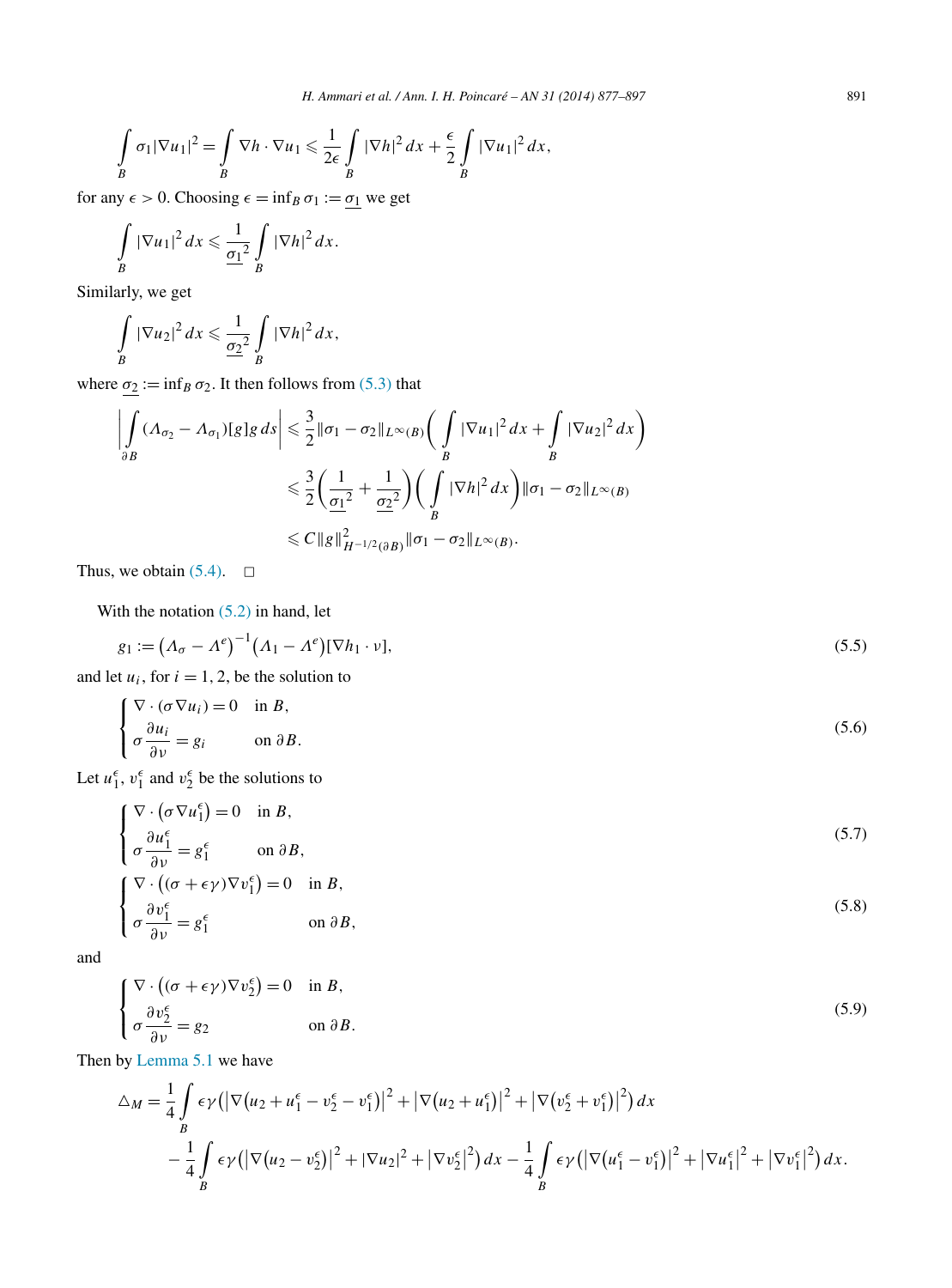[Lemma 5.2](#page-13-0) yields

$$
\|u_1^{\epsilon} - u_1\|_{L^2(B)}^2 = O(\epsilon)
$$
\n(5.10)

and

$$
\|v_j^{\epsilon} - u_j\|_{L^2(B)}^2 = O(\epsilon), \quad j = 1, 2. \tag{5.11}
$$

Thus we get

$$
\Delta_M = \frac{\epsilon}{2} \int\limits_B \gamma \left( \left| \nabla (u_1 + u_2) \right|^2 - \left| \nabla u_1 \right|^2 - \left| \nabla u_2 \right|^2 \right) dx + O(\epsilon^2),
$$

to arrive at the following theorem.

**Theorem 5.1.** Let *I* and *J* be finite index sets. Let  $u_1$  and  $u_2$  be the solutions to [\(5.6\)](#page-14-0). Then we have

$$
\sum_{\alpha \in I} \sum_{\beta \in J} a_{\alpha} b_{\beta} M_{\alpha\beta}(\sigma + \epsilon \gamma) = \sum_{\alpha \in I} \sum_{\beta \in J} a_{\alpha} b_{\beta} M_{\alpha\beta}(\sigma) + \epsilon \int_{B} \gamma \nabla u_1 \cdot \nabla u_2 dx + O(\epsilon^2). \tag{5.12}
$$

#### **6. Reconstruction of an inhomogeneous conductivity distribution**

Over the last decades, a considerable amount of work has been dedicated to the inverse conductivity problem. We refer, for instance, to [\[18,23\]](#page-19-0) and the references therein.

Here, our approach is completely different. We stably recover some important features of inhomogeneous conductivities using their GPTs. It should be emphasized that the GPTs can be obtained from boundary measurements by solving a least-squares problem [\[1\].](#page-19-0) The purpose of this section is to illustrate numerically the viability of this finding.

For doing so, we use a least-square approach (see, for instance, [\[25\]\)](#page-19-0). Let  $\sigma^*$  be the exact (target) conductivity (in two dimensions) and let  $y_{mn} := M_{mn}(\sigma^*)$  (omitting for the sake of simplicity *c* and *s* for the superscripts in contracted GPTs). The general approach is to minimize over bounded conductivities  $\sigma$  the discrepancy functional

$$
S(\sigma) = \frac{1}{2} \sum_{m+n \leq N} \omega_{mn} \| y_{mn} - M_{mn}(\sigma) \|^2
$$
\n(6.1)

for some finite number *N* and some well-chosen weights  $\omega_{mn}$ . The weights  $\omega_{mn}$  are used to enhance resolved features of the conductivity as done in  $[3,19]$ . We solve the above minimization problem using the gradient descent (Landweber) method.

## *6.1. Fréchet derivative and an optimization procedure*

Let, again for the sake of simplicity,  $M_{mn}(\sigma) = M_{mn}^{cc}(\sigma)$  be the contracted GPTs for a given conductivity  $\sigma$ . The Fréchet derivative in the direction of  $\gamma$ ,  $M'_{mn}(\sigma)[\gamma]$ , is defined to be

$$
M'_{mn}(\sigma)[\gamma] := \lim_{\epsilon \to 0} \frac{M_{mn}(\sigma + \epsilon \gamma) - M_{mn}(\sigma)}{\epsilon}.
$$

From (5.12) we obtain that

$$
M'_{mn}(\sigma)[\gamma] = \int_{B} \gamma \nabla u_n \cdot \nabla u_m dx, \qquad (6.2)
$$

where  $u_n$  and  $u_m$  are the solutions of

$$
\begin{cases}\n\nabla \cdot (\sigma \nabla u) = 0 & \text{in } B, \\
\sigma \frac{\partial u}{\partial \nu} = \left(\Lambda_{\sigma} - \Lambda^e\right)^{-1} \left(\Lambda_1 - \Lambda^e\right) [\nabla h \cdot v] & \text{on } \partial B,\n\end{cases}
$$
\n(6.3)

<span id="page-15-0"></span>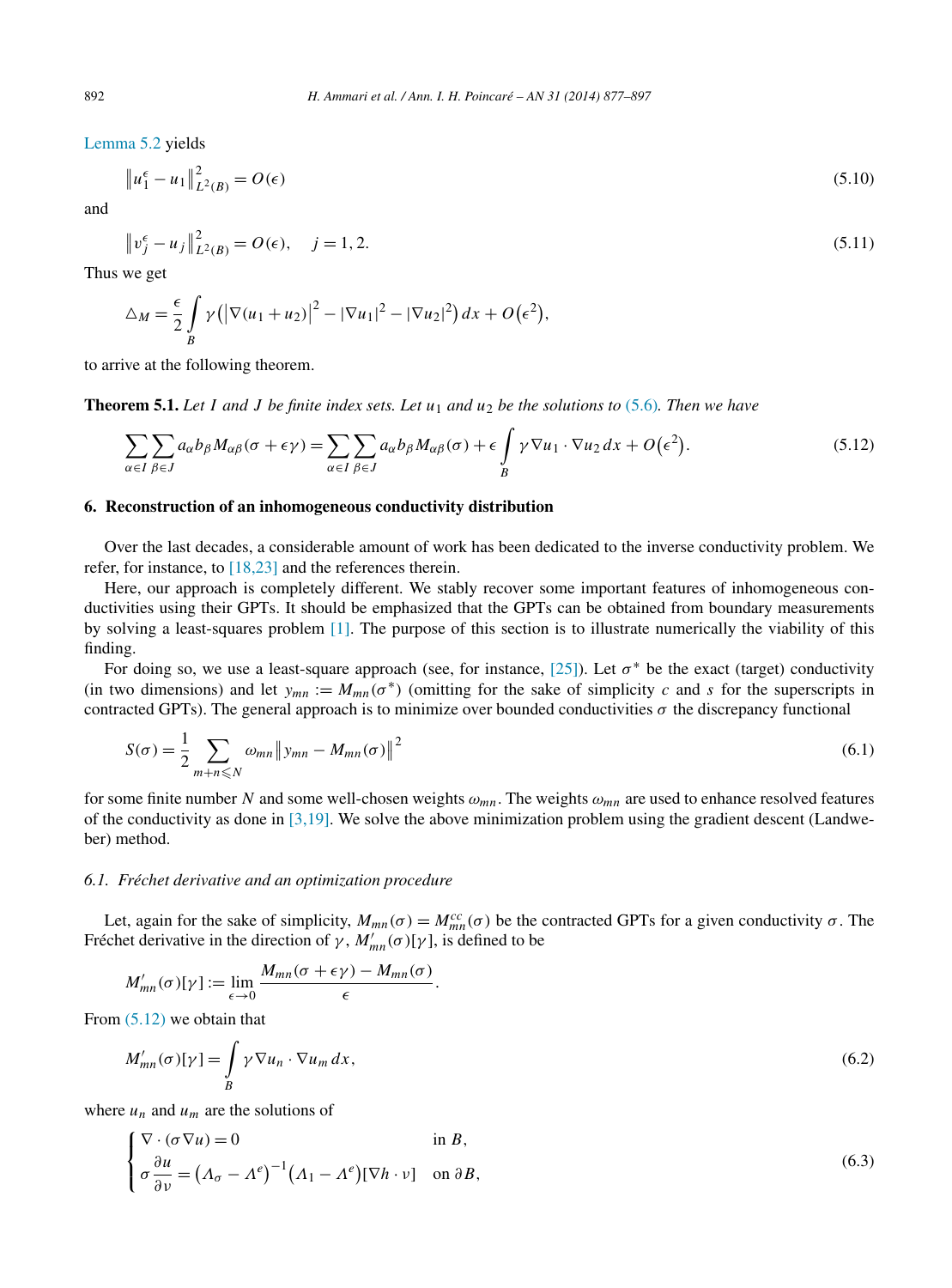with  $h = r^n \cos n\theta$  and  $h = r^m \cos m\theta$ , respectively. Note that if  $M_{mn}(\sigma)$  is one of the other contracted GPTs, then *h* should be changed accordingly.

One can easily see that the adjoint  $M'_{mn}(\sigma)^*$  of  $M'_{mn}(\sigma)$  is given by

$$
M'_{mn}(\sigma)^*[c] = c \nabla u_m \cdot \nabla u_n, \quad c \in \mathbb{R}.\tag{6.4}
$$

The gradient descent procedure to solve the least-square problem [\(6.1\)](#page-15-0) reads

$$
\sigma_{k+1} = \sigma_k + \sum_{m,n} \omega_{mn} M'_{mn} (\sigma_k)^* [y_{mn} - M_{mn} (\sigma_k)].
$$
\n(6.5)

In the numerical implementation, the GPTs for the exact conductivity distribution can be computed by using the following formula:

$$
M_{mn}(\sigma) = \int_{\partial B} (h_1 - \tilde{u}_1) \sigma \frac{\partial u_2}{\partial \nu} ds = \int_{\partial B} h_1 \sigma \frac{\partial u_2}{\partial \nu} ds - \int_{\partial B} \frac{\partial h_1}{\partial \nu} u_2 ds,
$$
(6.6)

where  $\tilde{u}_1$  and  $u_2$  are the solutions to

$$
\begin{cases}\n\nabla \cdot (\sigma(x)\nabla \tilde{u}_1) = 0 & \text{in } B, \\
\sigma \frac{\partial \tilde{u}_1}{\partial \nu} = \frac{\partial h_1}{\partial \nu} & \text{on } \partial B, \\
\sigma \frac{\partial \tilde{u}_1}{\partial \nu} = 0 & \text{on } \partial B,\n\end{cases} \left(\int_{\partial B} \tilde{u}_1 = 0\right),
$$
\n(6.7)

and

$$
\begin{cases} \nabla \cdot \sigma \nabla u_2 = 0 & \text{in } \mathbb{R}^d, \\ u_2(x) - h_2(x) = O(|x|^{1-d}), & |x| \to \infty, \end{cases}
$$
\n(6.8)

respectively. Here,  $h_1 = r^n \cos n\theta$  and  $h_2 = r^m \cos m\theta$  in two dimensions.

On the other hand, in order to compute  $M'_{mn}(\sigma)^*$  we need to invert the operator  $\Lambda_{\sigma} - \Lambda^e$ . This can be done iteratively. In fact, the least-square solution to

$$
(\Lambda_{\sigma} - \Lambda^e)[g] = f,
$$

is given by

$$
g_{k+1} = g_k + \omega \big(\Lambda_\sigma - \Lambda^e\big) \big(f - \big(\Lambda_\sigma - \Lambda^e\big)[g_k]\big),\tag{6.9}
$$

where  $\omega$  is a positive step-size.

In order to stably and accurately reconstruct the conductivity distribution, we use a recursive approach pro-posed in [\[14\]](#page-19-0) (see also [\[3,4,19,16\]\)](#page-19-0). We first minimize the discrepancy between the first contracted GPTs for  $1 \leq$  $m, n \leq l$ . Then we use the result as an initial guess for the minimization between the GPTs for  $1 \leq m, n \leq l + 1$ . This corresponds to choosing appropriately the weights  $\omega_{mn}$  in [\(6.1\).](#page-15-0) Moreover, we refine the mesh used to compute the reconstructed conductivity distribution every time we increase the number of used contracted GPTs in the discrepancy functional.

#### *6.2. Resolution analysis in the linearized case*

Let  $d = 2$  and let *B* be a disk centered at the origin. Consider the linearized case by assuming that the conductivity *σ* is given by  $\sigma = k + \epsilon \gamma$ , where  $k \neq 1$  is a positive constant and  $\epsilon$  is a small parameter. In that case, using [Theorem 5.1](#page-15-0) together with [Lemma 4.3,](#page-12-0) one can easily see that

$$
M_{mn}(k+\epsilon\gamma) = M_{mn}(k) + \epsilon \int_{B} \gamma \nabla u_m \cdot \nabla u_n dx + O(\epsilon^2),
$$

with  $u_m(x) = r^m e^{im\theta}$ ,  $u_n(x) = r^n e^{in\theta}$ , and  $x = (r, \theta)$ . Hence, it follows that

$$
\bigg(\int\limits_B \gamma(r,\theta)r^{m+n-2}e^{i(m+n)\theta}\,d\theta\,dr\bigg)_{1\leqslant m,n\leqslant N}
$$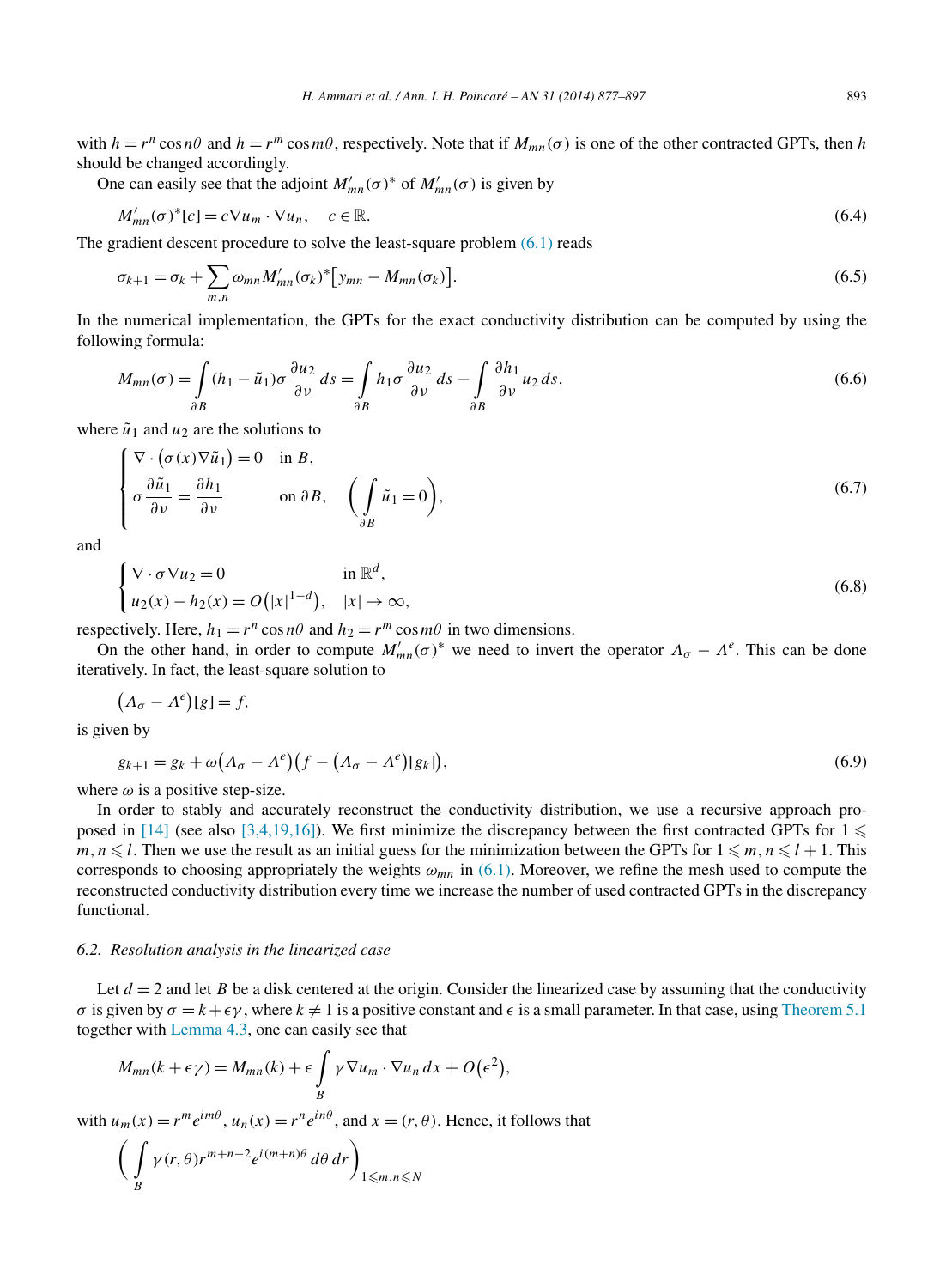<span id="page-17-0"></span>

Fig. 1. Reconstructed conductivity distribution.

can be obtained from the contracted GPTs,  $M_{mn}$ , for  $1 \leq m, n \leq N$ . Therefore, the higher is *N*, the better is the angular resolution in reconstructing *γ*. On the other hand, it is clear that variations of *γ* that are orthogonal (in the  $L^2$  sense) to the set of polynomials  $(r^{m+n-2})_{1 \leq m,n \leq N}$  cannot be reconstructed from the contracted GPTs  $M_{mn}$ ,  $1 \leq m, n \leq N$ . Moreover, the reconstruction of  $\gamma$  near the origin ( $r = 0$ ) is more sensitive to noise than near the boundary of *B*. This is in accordance with [\[5,35\].](#page-19-0)

## *6.3. Numerical illustration*

In this section, for simplicity we only consider the reconstruction from contracted GPTs of a conductivity distribution which is radially symmetric. Many recent works have been devoted to the reconstruction of radially symmetric conductivities. See, for instance, [\[17,33,37\].](#page-19-0)

Here we consider the following conductivity distribution:

$$
\sigma = (0.3r^2 + 0.5r^3 + 6(r^2 - 0.5)^2 + 3.0)/3.0,
$$
\n(6.10)

and apply our original approach for recovering  $\sigma$  from the contracted GPTs  $M_{mn}$ , for  $m, n \le N$ . Since the conductivity distribution  $\sigma$  is radially symmetric we have

$$
M_{mn}^{cs} = M_{mn}^{sc} = 0 \quad \text{for all } m, n,
$$
  

$$
M_{mn}^{cc} = M_{mn}^{ss} = 0 \quad \text{if } m \neq n,
$$

and  $M_m := M_{mm}^{cc} = M_{mm}^{ss}$ . We use  $M_1$  to estimate the constant conductivity which has the same first-order GPT as follows:

$$
\sigma_0 := \frac{2|B| + M_1}{2|B| - M_1}.\tag{6.11}
$$

Then we use  $\sigma_0$  as an initial guess and apply the recursive approach described below.

Let  $k_*$  be the last iteration step, and let  $\varepsilon_M$  and  $\varepsilon_{\sigma}$  be discrepancies of GPTs and the conductivities, *i.e.*,

$$
\varepsilon_M := \sum_{n \leq N} \left( y_n - M_n(\sigma_{k_*}) \right)^2, \quad y_n := M_n(\sigma). \tag{6.12}
$$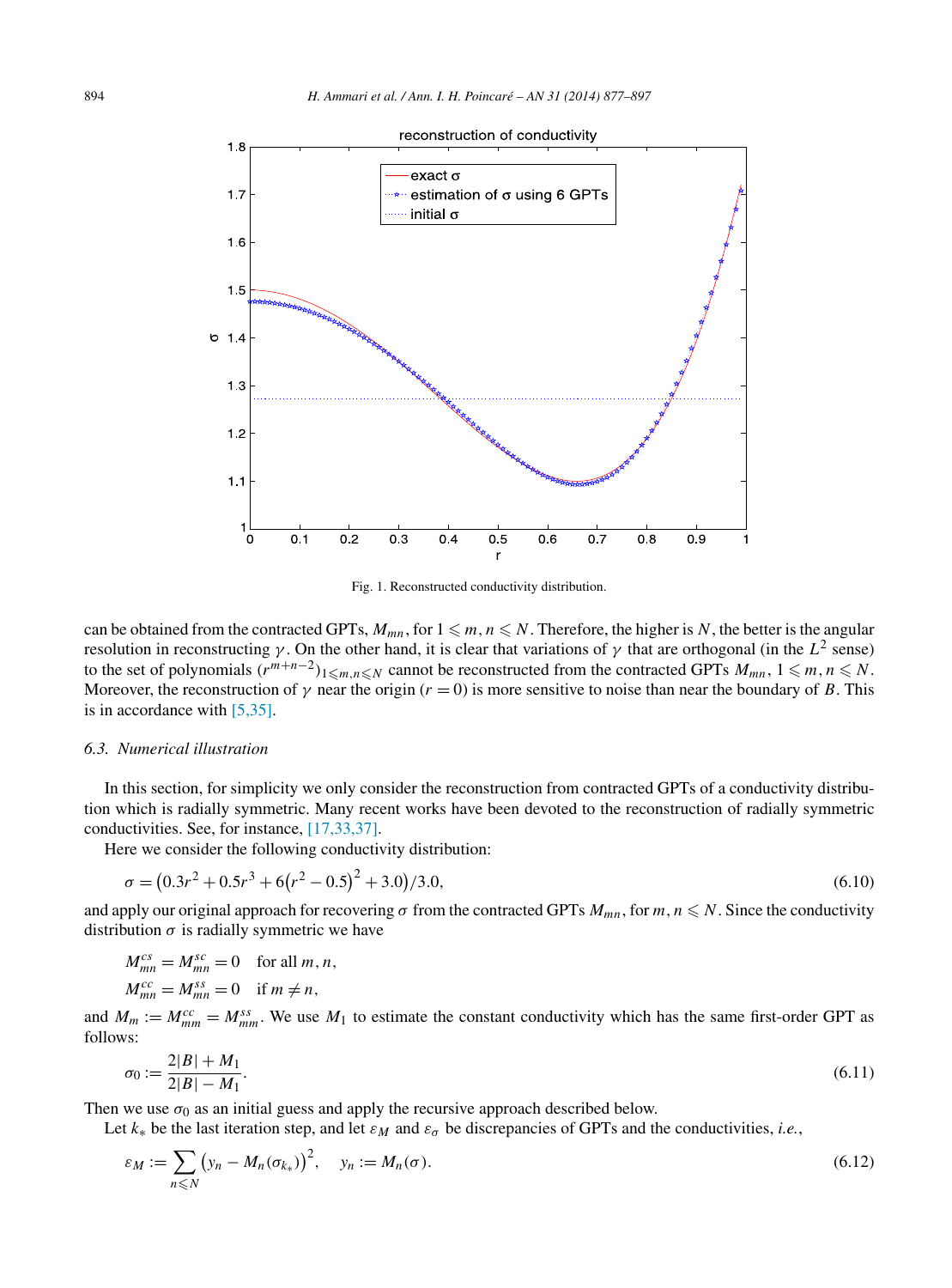<span id="page-18-0"></span>

Fig. 2. The convergence history of  $\varepsilon_M$ , where k is the number of iterations.



Fig. 3. The convergence history of  $\varepsilon_{\sigma}$ , where k is the number of iterations.

## (*N* represents the number of GPTs used) and

$$
\varepsilon_{\sigma} := \frac{\int_{B} (\sigma_{k_{*}} - \sigma)^{2}}{\int_{B} \sigma^{2}}.
$$
\n(6.13)

[Fig. 1](#page-17-0) shows the reconstructed conductivity distribution using contracted GPTs with  $N = 6$ . In this reconstruction, the errors  $\varepsilon_M$  and  $\varepsilon_\sigma$  are given by

$$
\varepsilon_M = 9.83318e - 005
$$
,  $\varepsilon_{\sigma} = 3.5043e - 005$ ,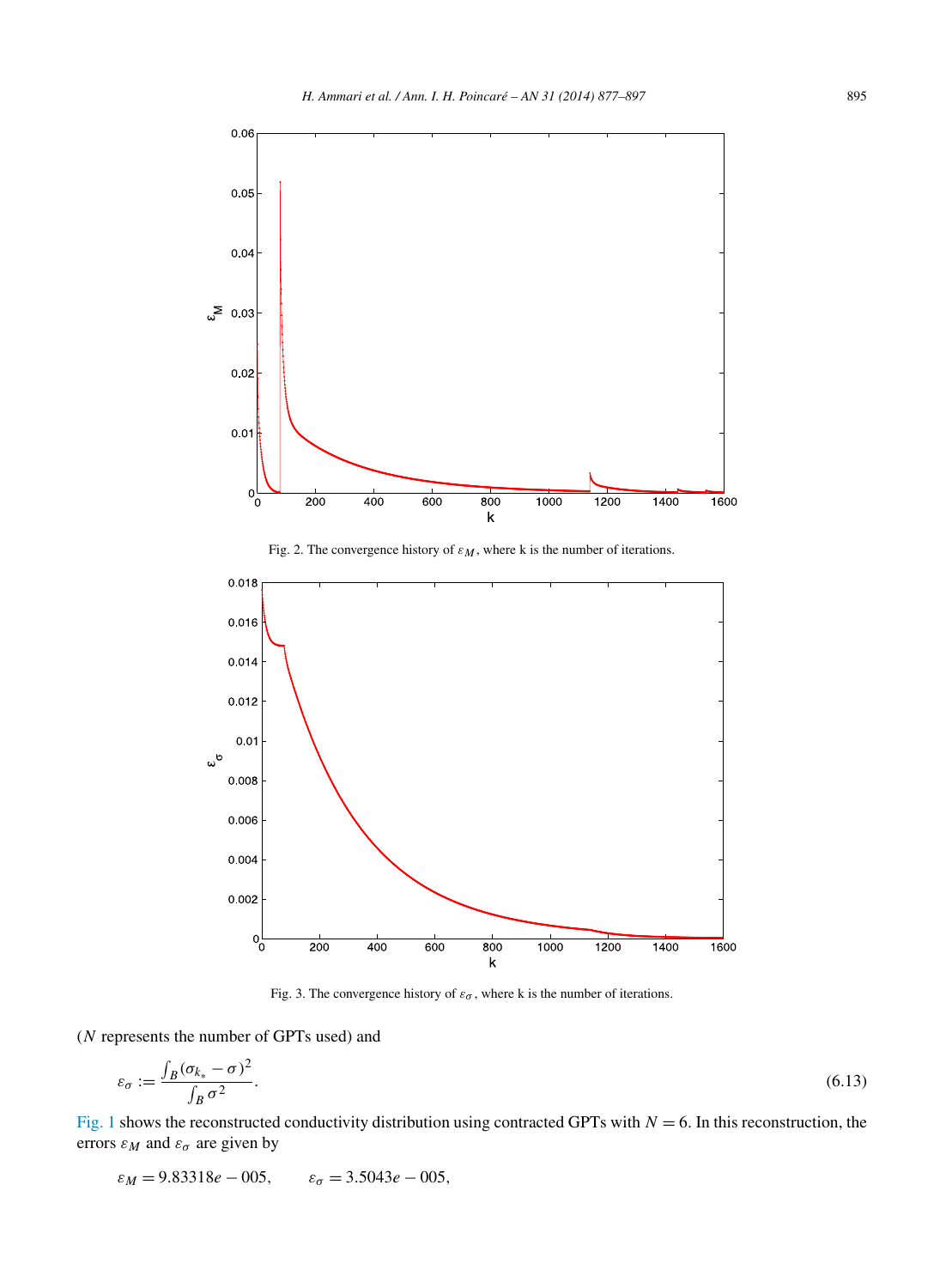<span id="page-19-0"></span>after 1598 iterations. It should be noted that the conductivity is better reconstructed near the boundary of the inclusion than inside the inclusion itself. [Fig. 2](#page-18-0) shows how fast *εM* decreases as the iteration proceeds. The sudden jump in the figure happens when we switch the number of GPTs from *N* to  $N + 1$ . [Fig. 3](#page-18-0) is for the convergence history of  $\varepsilon_{\sigma}$ .

## **7. Conclusion**

In this paper we have introduced for the first time the notion of GPTs for inhomogeneous conductivity inclusions. The GPTs carry out overall properties of the conductivity distribution. They can be determined from the NtD map. We have established positivity and symmetry properties for the GPTs. We have also analyzed their sensitivity with respect to small changes in the conductivity. We have proposed a recursive algorithm for reconstructing the conductivity from the GPTs and presented a numerical example to show that radially symmetric conductivities can be accurately reconstructed from the GPTs. A numerical study of the use of the GPTs for solving the inverse conductivity problem will be the subject of a forthcoming work. A stability and resolution analysis will be performed. It would also be very interesting to extend the ideas of this paper to the inverse wave medium problems.

#### **References**

- [1] [H. Ammari, T. Boulier, J. Garnier, W. Jing, H. Kang, H. Wang, Target identification using dictionary matching of generalized polarization](http://refhub.elsevier.com/S0294-1449(13)00091-7/bib68616Es1) [tensors, Found. Comput. Math. \(2013\), in press, arXiv preprint, arXiv:1204.3035.](http://refhub.elsevier.com/S0294-1449(13)00091-7/bib68616Es1)
- [2] H. [Ammari, T. Boulier, J. Garnier, H. Kang, H. Wang, Tracking of a mobile target using generalized polarization tensors, SIAM J. Imaging](http://refhub.elsevier.com/S0294-1449(13)00091-7/bib68616E32s1) [Sci. 6 \(2013\) 1477–1498.](http://refhub.elsevier.com/S0294-1449(13)00091-7/bib68616E32s1)
- [3] H. [Ammari, J. Garnier, H. Kang, M. Lim, K. Sølna, Multistatic imaging of extended targets, SIAM J. Imaging Sci. 5 \(2012\) 564–600.](http://refhub.elsevier.com/S0294-1449(13)00091-7/bib7369696D73s1)
- [4] H. Ammari, J. Garnier, H. Kang, M. Lim, S. Yu, Generalized polarization tensors for shape description, Numer. Math. (2013), [http://dx.doi.org/](http://dx.doi.org/10.1007/s00211-013-0561-5) [10.1007/s00211-013-0561-5](http://dx.doi.org/10.1007/s00211-013-0561-5), in press.
- [5] H. [Ammari, J. Garnier, K. Sølna, Resolution and stability analysis in full-aperture, linearized conductivity and wave imaging, Proc. Am. Math.](http://refhub.elsevier.com/S0294-1449(13)00091-7/bib70726F63616D73s1) [Soc. 141 \(2013\) 3431–3446.](http://refhub.elsevier.com/S0294-1449(13)00091-7/bib70726F63616D73s1)
- [6] H. [Ammari, H. Kang, Properties of generalized polarization tensors, Multiscale Model. Simul. 1 \(2003\) 335–348.](http://refhub.elsevier.com/S0294-1449(13)00091-7/bib414B3032s1)
- [7] H. [Ammari, H. Kang, High-order terms in the asymptotic expansions of the steady-state voltage potentials in the presence of conductivity](http://refhub.elsevier.com/S0294-1449(13)00091-7/bib414B3033s1) [inhomogeneities of small diameter, SIAM J. Math. Anal. 34 \(5\) \(2003\) 1152–1166.](http://refhub.elsevier.com/S0294-1449(13)00091-7/bib414B3033s1)
- [8] H. [Ammari, H. Kang, Reconstruction of Small Inhomogeneities from Boundary Measurements, Lect. Notes Math., vol. 1846, Springer-Verlag,](http://refhub.elsevier.com/S0294-1449(13)00091-7/bib626F6F6B31s1) [Berlin, 2004.](http://refhub.elsevier.com/S0294-1449(13)00091-7/bib626F6F6B31s1)
- [9] H. [Ammari, H. Kang, Polarization and Moment Tensors with Applications to Inverse Problems and Effective Medium Theory, Appl. Math.](http://refhub.elsevier.com/S0294-1449(13)00091-7/bib626F6F6B32s1) [Sci., vol. 162, Springer-Verlag, New York, 2007.](http://refhub.elsevier.com/S0294-1449(13)00091-7/bib626F6F6B32s1)
- [10] H. [Ammari, H. Kang, Expansion methods, in: Handbook of Mathematical Mehtods of Imaging, Springer, 2011, pp. 447–499.](http://refhub.elsevier.com/S0294-1449(13)00091-7/bib68616E64626F6F6Bs1)
- [11] H. [Ammari, H. Kang, E. Kim, M. Lim, Reconstruction of closely spaced small inclusions, SIAM J. Numer. Anal. 42 \(2005\) 2408–2428.](http://refhub.elsevier.com/S0294-1449(13)00091-7/bib414B4B4C3033s1)
- [12] H. [Ammari, H. Kang, H. Lee, M. Lim, Enhancement of near cloaking using generalized polarization tensors vanishing structures. Part I:](http://refhub.elsevier.com/S0294-1449(13)00091-7/bib414B4C4C3131s1) [The conductivity problem, Commun. Math. Phys. 317 \(2013\) 485–502.](http://refhub.elsevier.com/S0294-1449(13)00091-7/bib414B4C4C3131s1)
- [13] H. [Ammari, H. Kang, K. Touibi, Boundary layer techniques for deriving the effective properties of composite materials, Asymptot. Anal. 41](http://refhub.elsevier.com/S0294-1449(13)00091-7/bib414B543035s1) [\(2005\) 119–140.](http://refhub.elsevier.com/S0294-1449(13)00091-7/bib414B543035s1)
- [14] H. [Ammari, H. Kang, M. Lim, H. Zribi, The generalized polarization tensors for resolved imaging. Part I: Shape reconstruction of a conduc](http://refhub.elsevier.com/S0294-1449(13)00091-7/bib414B4C5A3132s1)[tivity inclusion, Math. Comput. 81 \(2012\) 367–386.](http://refhub.elsevier.com/S0294-1449(13)00091-7/bib414B4C5A3132s1)
- [15] K. [Astala, L. Päivärinta, Calderón's inverse conductivity problem in the plane, Ann. Math. 163 \(2006\) 265–299.](http://refhub.elsevier.com/S0294-1449(13)00091-7/bib41503036s1)
- [16] G. [Bao, S. Hou, P. Li, Recent studies on inverse medium scattering problems, Lect. Notes Comput. Sci. Eng. 59 \(2007\) 165–186.](http://refhub.elsevier.com/S0294-1449(13)00091-7/bib62616Fs1)
- [17] J. [Bikowski, K. Knudsen, J.L. Mueller, Direct numerical reconstruction of conductivities in three dimensions using scattering transforms,](http://refhub.elsevier.com/S0294-1449(13)00091-7/bib726164696131s1) [Inverse Probl. 27 \(2011\), Article 015002.](http://refhub.elsevier.com/S0294-1449(13)00091-7/bib726164696131s1)
- [18] L. [Borcea, Electrical impedance tomography, Inverse Probl. 18 \(2002\) R99–R136.](http://refhub.elsevier.com/S0294-1449(13)00091-7/bib626F72636561s1)
- [19] L. [Borcea, G. Papanicolaou, F.G. Vasquez, Edge illumination and imaging of extended reflectors, SIAM J. Imaging Sci. 1 \(2008\) 75–114.](http://refhub.elsevier.com/S0294-1449(13)00091-7/bib626F7263656132s1)
- [20] M. [Brühl, M. Hanke, M.S. Vogelius, A direct impedance tomography algorithm for locating small inhomogeneities, Numer. Math. 93 \(4\)](http://refhub.elsevier.com/S0294-1449(13)00091-7/bib4248563033s1) [\(2003\) 635–654.](http://refhub.elsevier.com/S0294-1449(13)00091-7/bib4248563033s1)
- [21] [Y. Capdeboscq, A.B. Karrman, J.-C. Nédélec, Numerical computation of approximate generalized polarization tensors, Appl. Anal. 91 \(2012\)](http://refhub.elsevier.com/S0294-1449(13)00091-7/bib79766573s1) [1189–1203.](http://refhub.elsevier.com/S0294-1449(13)00091-7/bib79766573s1)
- [22] [Y. Capdeboscq, M.S. Vogelius, A general representation formula for the boundary voltage perturbations caused by internal conductivity](http://refhub.elsevier.com/S0294-1449(13)00091-7/bib79766573766F67s1) [inhomogeneities of low volume fraction, Math. Model. Numer. Anal. 37 \(2003\) 159–173.](http://refhub.elsevier.com/S0294-1449(13)00091-7/bib79766573766F67s1)
- [23] M. [Cheney, D. Isaacson, J.C. Newell, Electrical impedance tomography, SIAM Rev. 41 \(1999\) 85–101.](http://refhub.elsevier.com/S0294-1449(13)00091-7/bib6368656E6579s1)
- [24] G. [Dassios, R.E. Kleinman, On Kelvin inversion and low-frequency scattering, SIAM Rev. 31 \(1989\) 565–585.](http://refhub.elsevier.com/S0294-1449(13)00091-7/bib444B3839s1)
- [25] [H.W. Engl, M. Hanke, A. Neubauer, Regularization of Inverse Problems, Kluwer, Dordrecht, 1996.](http://refhub.elsevier.com/S0294-1449(13)00091-7/bib68616E6B65s1)
- [26] G.B. [Folland, Introduction to Partial Differential Equations, Princeton University Press, Princeton, NJ, 1976.](http://refhub.elsevier.com/S0294-1449(13)00091-7/bib466F6C6C616E643736s1)
- [27] A. [Friedman, M. Vogelius, Identification of small inhomogeneities of extreme conductivity by boundary measurements: a theorem on contin](http://refhub.elsevier.com/S0294-1449(13)00091-7/bib46563839s1)[uous dependence, Arch. Ration. Mech. Anal. 105 \(1989\) 299–326.](http://refhub.elsevier.com/S0294-1449(13)00091-7/bib46563839s1)